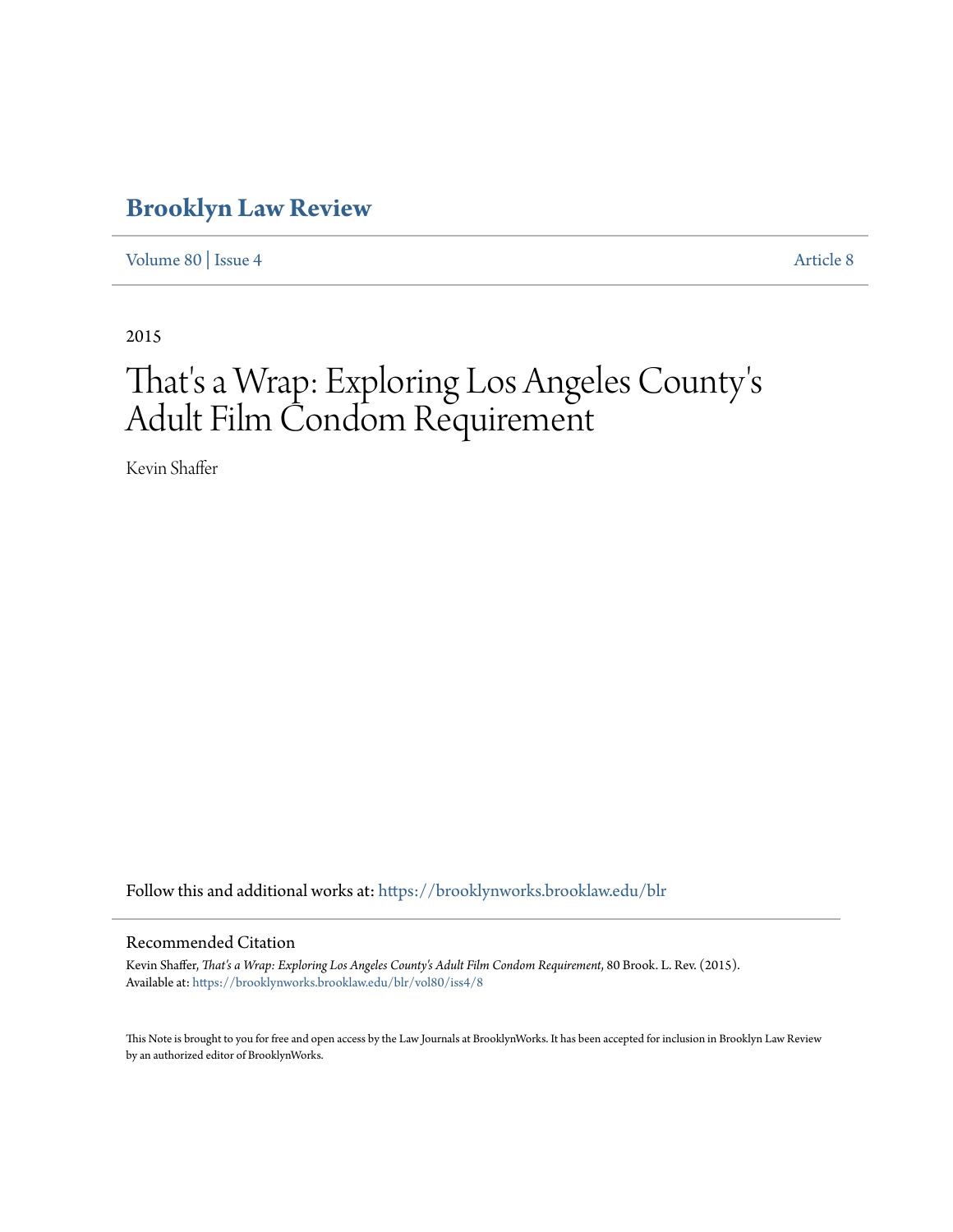## That's a Wrap

## EXPLORING LOS ANGELES COUNTY'S ADULT FILM CONDOM REQUIREMENT

#### **INTRODUCTION**

Los Angeles County, California has the distinction of being among the nation's leaders in at least two things: the production of adult films,<sup>1</sup> and incidences of HIV/AIDS.<sup>2</sup> The United States began its battle with the HIV/AIDS epidemic in 1981, when the Centers for Disease Control and Prevention (CDC) published a report about five young, gay men diagnosed with rare infections which indicated that their immune systems had ceased to function.<sup>3</sup> With that report, the CDC unknowingly launched the first warning beacon about a pernicious epidemic that would infect 121 Americans that year<sup>4</sup> and approximately 1.1 million Americans by the end of 2010.<sup>5</sup> Men who have sex with other men (MSM) are the group most at risk for infection,<sup>6</sup> representing approximately 4% of the total population, but 63% of new HIV infections between 2007 and 2010.<sup>7</sup> HIV is most commonly spread through sexual contact, to a lesser extent by intravenous drug use, and occasionally from mother to child at

<sup>1</sup> Josh Sanburn, *Sexodus: Porn Industry Mulls a Future Outside L.A*., TIME MAG. (Sept. 13, 2013), http://nation.time.com/2013/09/13/sexodus-porn-industry-mullsa-future-outside-l-a/.

<sup>2</sup> Los Angeles County is ranked second in the United States among epicenters for HIV/AIDS. CLAIRE HUSTED, L.A. CNTY. COMM'N ON HIV, CNTY. OF L.A. DEP'T OF PUB. HEALTH, LOS ANGELES COUNTY FIVE-YEAR COMPREHENSIVE HIV PLAN (2013-2017), at 1 (Mar. 2013), *available at* http://publichealth.lacounty.gov/aids/docs/LAC\_FiveYear\_ ComprehensiveHIVPlan2013-2017.pdf.

<sup>3</sup> *A Timeline of AIDS: 1981*, AIDS.GOV, http://aids.gov/hiv-aids-basics/hivaids-101/aids-timeline/ (last visited Feb. 21, 2015).

<sup>4</sup> *Id.*

<sup>5</sup> *HIV in the United States at a Glance*, CENTERS FOR DISEASE CONTROL AND PREVENTION, http://www.cdc.gov/hiv/statistics/basics/ataglance.html (last visited Feb. 21, 2015).

<sup>6</sup> *HIV Among Gay, Bisexual, and Other Men Who Have Sex With Men*, CENTERS FOR DISEASE CONTROL & PREVENTION, http://www.cdc.gov/hiv/risk/gender/ msm/facts/index.html (last visited Feb. 21, 2015).

<sup>7</sup> *Id.*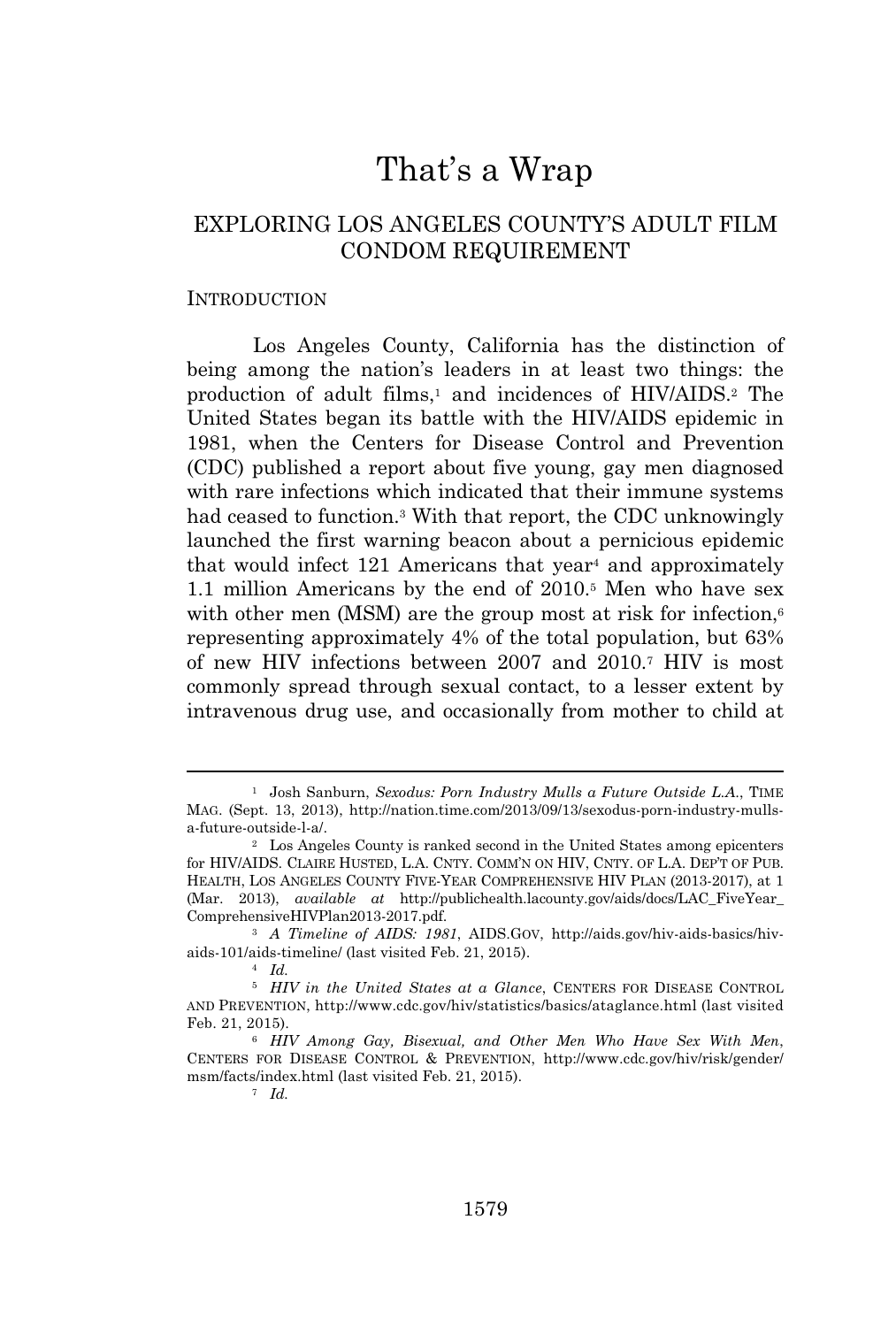birth.<sup>8</sup> Few regions have battled as much with HIV/AIDS as Los Angeles County, which is the "second largest epicenter of HIV/AIDS in the United States." 9

Los Angeles County is also distinguished from the rest of the country as the home of the adult entertainment industry,<sup>10</sup> generating an estimated 90% of all pornography production in America.<sup>11</sup> Few forms of free expression have incited more controversy or drawn more criticism than pornography.<sup>12</sup> Far from decades past, where adult films operated like a furtive underground business, today's popular porn industry brings in an estimated 10 to 14 billion dollars each year in the United States.<sup>13</sup> Pornography, like other forms of expressive activity, has undoubtedly become more popular thanks to the internet's facilitation of user-generated content. The internet transformed an already popular industry into a colossus<sup>14</sup> thanks to video clip sites and live adult webcam sites,<sup>15</sup> which allow both amateurs and professionals to raise revenue from adult expression.

Unfortunately, as the adult entertainment industry has expanded, so have cases of HIV infection among adult performers.<sup>16</sup> In the last few decades, several HIV scares have disrupted production and ended performers' careers and lives.<sup>17</sup> John Holmes, one of the most famous pornographic stars of all time, passed away in 1983 at the age of 43 due to complications from

<sup>8</sup> *HIV/AIDS 101: How Do You Get HIV or AIDS?*, AIDS.GOV, http://aids.gov/hivaids-basics/hiv-aids-101/how-you-get-hiv-aids/ (last visited Feb. 21, 2015).

<sup>9</sup> *See* L.A. CNTY. COMM'N ON HIV, *supra* note 2.

<sup>10</sup> *See* Sanburn, *supra* note 1.

<sup>11</sup> *Id.*

<sup>12</sup> *See, e.g.*, Catharine MacKinnon, *Not a Moral Issue*, 2 YALE L. & POL'Y REV. 321, 322-24 (1984); Cass R. Sunstein, *Pornography and the First Amendment*, 1986 DUKE L.J. 589 (1986).

<sup>13</sup> David Rosen, *Is the Internet Killing the Porn Industry?*, SALON.COM (May 30, 2013), http://www.salon.com/2013/05/30/is\_success\_killing\_the\_porn\_industry\_partner/.

<sup>14</sup> According to scholars, pornography accounts for four percent of the million most popular websites and 13 percent of all web searches. OGI OGAS & SAI GADDAM, A BILLION WICKED THOUGHTS 20 (2011); Julie Ruvolo, *How Much of the Internet is Actually for Porn*, FORBES (Sept. 7, 2011, 6:00AM), http://www.forbes.com/sites/julieruvolo/2011/ 09/07/how-much-of-the-internet-is-actually-for-porn/.

<sup>15</sup> Adult webcam sites are a \$1 billion industry, and some estimate that each day, they receive page visits from approximately 5% of all internet users. And while few webcam models make enough money to call it a full-time career, many models make enough to comfortably supplement their incomes. Chris Morris, *CamGirls: The New Porn Superstars*, CNBC, Jan. 17, 2013, http://www.cnbc.com/id/100385730; *see also* Ruvolo, *supra* note 14.

<sup>16</sup> Donald G. McNeil Jr., *Pornography and AIDS: A History*, N.Y. TIMES (Nov. 2, 2012), http://www.nytimes.com/2012/11/06/health/porn-and-aids-a-history.html.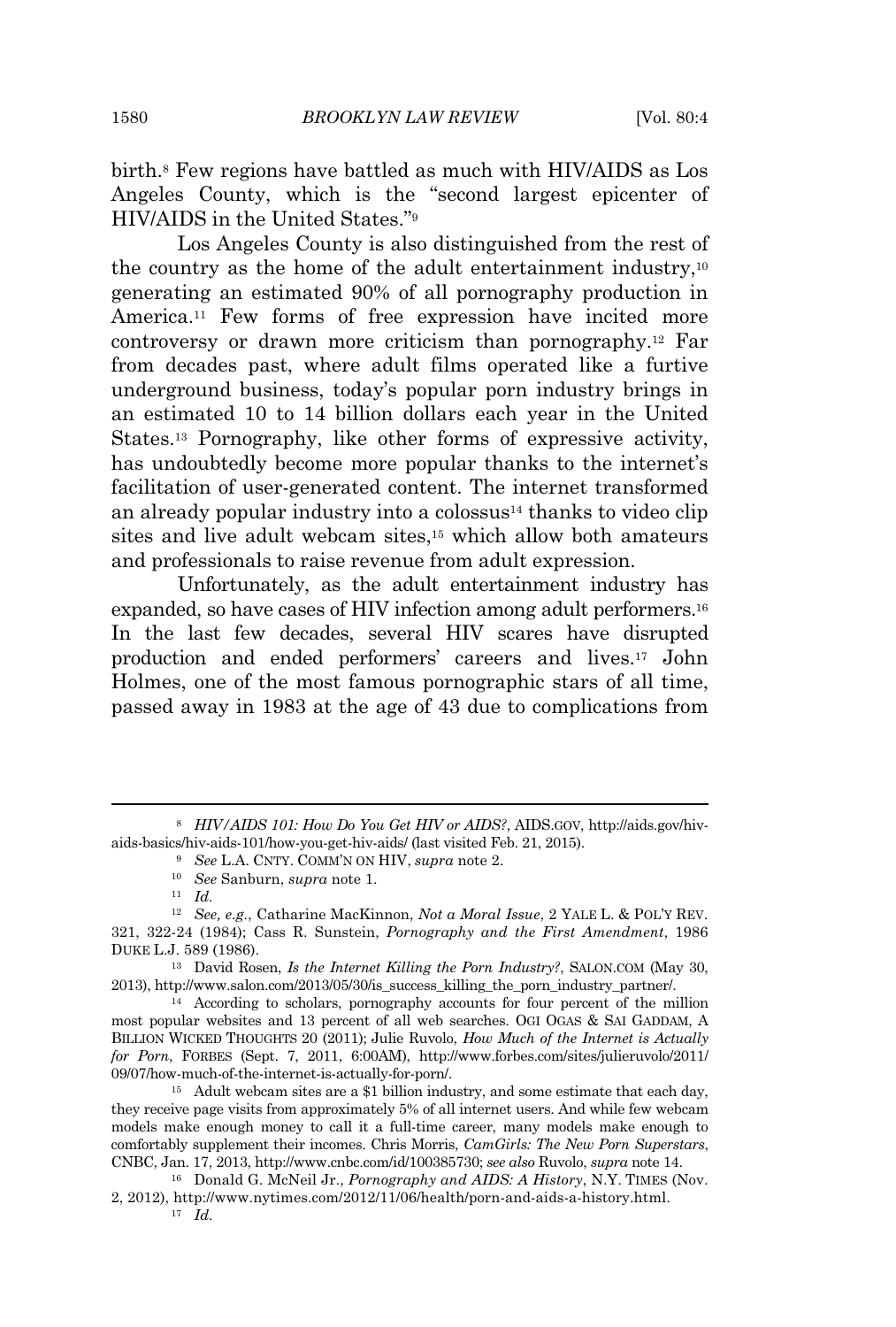AIDS.<sup>18</sup> In 2004, four performers tested positive for HIV, causing all productions to shut down for one month.<sup>19</sup> In 2009, Los Angeles County health officials reported that 22 adult performers were diagnosed with HIV since 2004.<sup>20</sup> In 2013, five performers announced they contracted HIV, causing the industry to issue three moratoriums on filming.<sup>21</sup> Several advocacy groups were founded to lobby lawmakers and the pornography industry to require performers to use condoms while filming; one such group is the AIDS Healthcare Foundation (AHF).<sup>22</sup> In 2009, the AHF unsuccessfully petitioned the Los Angeles County Superior Court, seeking to compel health officials to enforce a condom requirement for adult films; the court rejected the petition, citing the county's "broad discretion" to enforce its public health laws as it sees fit.<sup>23</sup>

In 2012, the AHF co-sponsored the "County of Los Angeles Safer Sex in the Adult Film Industry Act" (Measure B), a ballot initiative which proposed to mandate condom use among adult performers while they filmed in Los Angeles County.<sup>24</sup> The measure required adult film producers to apply for a public health permit before filming, and authorized the county's health department to suspend productions, revoke permits, and impose fines and penalties if performers did not use condoms for oral,

<sup>22</sup> Sewel, *Fourth Porn Performer Tests HIV-Positive, AIDS Healthcare Group Says*, *supra* note 21.

<sup>18</sup> *See* McNeil, *supra* note 16 ("John C. Holmes, for example, the most famous male actor of that era . . . was given an AIDS diagnosis in 1985, withered away to 90 pounds and died three years later.").

<sup>19</sup> Patrick Range McDonald, *Rubbers Revolutionary: AIDS Healthcare Foundation's Michael Weinstein*, L.A. WKLY. (Jan 28, 2010), http://www.laweekly.com/ 2010-01-28/news/rubbers-revolutionary-aids-healthcare-foundation-s-michael-weinstein.

<sup>20</sup> Kimi Yoshino & Rong-Gong Lin II, *More Porn HIV Cases Disclosed*, L.A. TIMES (July 12, 2009), http://www.latimes.com/news/local/la-me-porn-hiv12-2009jun12, 0,3569962.story.

<sup>21</sup> Abby Sewel, *Fourth Porn Performer Tests HIV-Positive, AIDS Healthcare Group Says*, L.A. TIMES (Sept. 9, 2013), http://www.latimes.com/local/lanow/la-me-ln-hivfourth-case-20130909,0,6230600.story; Abby Sewel, *Porn Industry Lifts Moratorium Imposed After Latest HIV Case*, L.A. TIMES (Dec. 13, 2013), http://www.latimes.com/l ocal/lanow/la-me-ln-porn-hiv-moratorium-20131213,0,5771867.story. Again in 2014, the industry voluntarily shut down filming on several occasions due to HIV scares among performers. Christine Mai-Duc, *Porn Filming on Hold as Another Performer Tests Positive for HIV*, L.A. TIMES (Aug. 18, 2014), http://www.latimes.com/local/lanow/la-me-lnporn-moratorium-actor-hiv-positive-20140828-story.html.

<sup>23</sup> Kimi Yoshino, *Judge Dismisses Petition Requiring the Use of Condoms in Porn Films*, L.A. TIMES (Dec. 23, 2009), http://articles.latimes.com/2009/dec/23/local/lame-porn23-2009dec23.

<sup>24</sup> MEASURE B: TEXT OF THE PROPOSED MEASURE: COUNTY OF LOS ANGELES SAFER SEX IN THE ADULT FILM INDUSTRY ACT, *available at* http://rrcc.lacounty.gov/ VOTER/PDFS/ELECTION\_RELATED/11062012\_LACOUNTY\_WIDE\_MEASURE\_B.p df (last visited Feb, 28, 2015).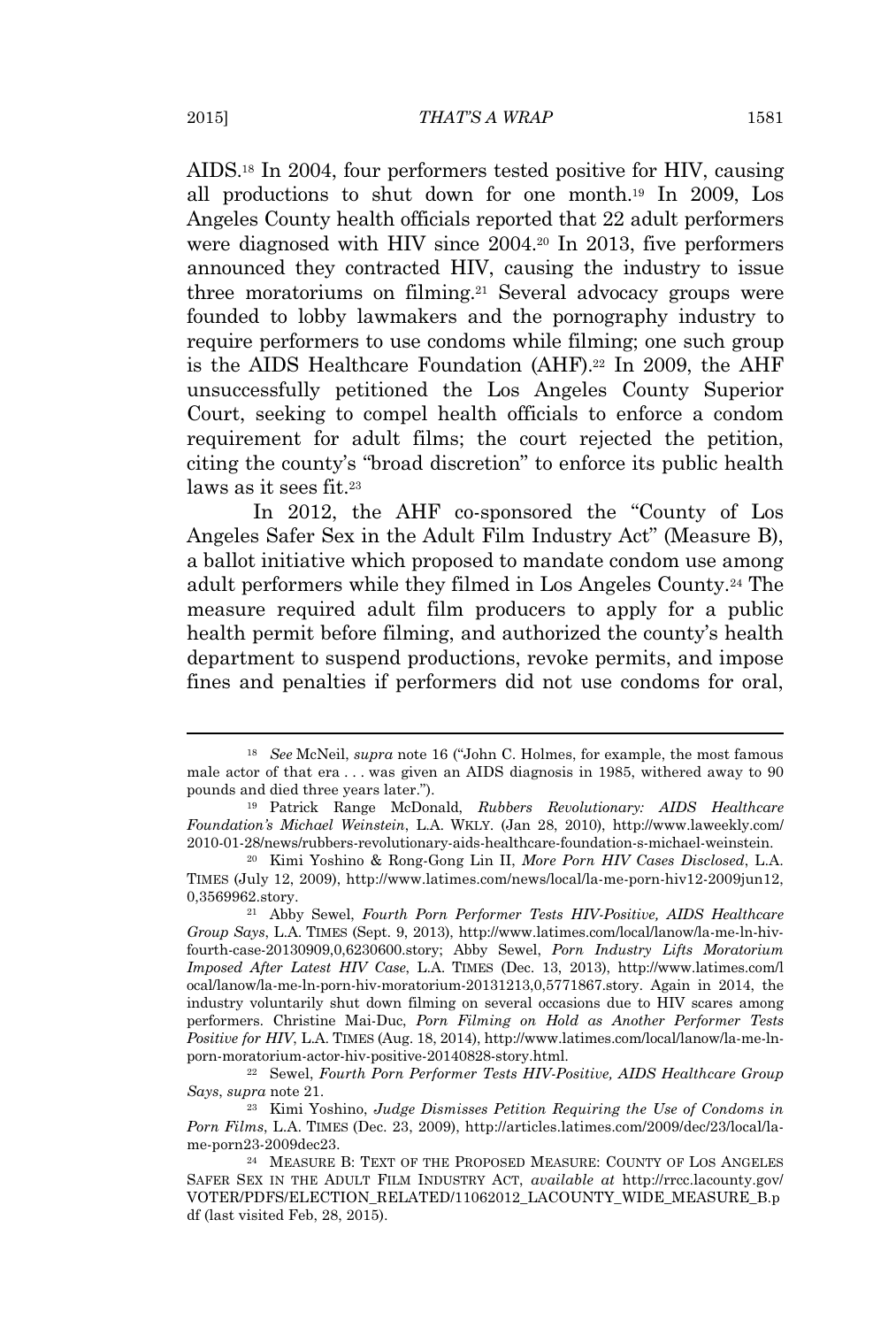anal, or vaginal penetration.<sup>25</sup> In January 2013, the adult film industry, represented by plaintiff companies Vivid Entertainment and CalifaEntertainment, filed suit against Los Angeles County officials in United States District Court for the Central District of California, seeking to enjoin Measure B.<sup>26</sup> The plaintiffs alleged that Measure B's provisions requiring adult performers to use condoms while filming infringed upon their First Amendment free speech rights.<sup>27</sup> The district court partially enjoined Measure B, leaving in effect the condom requirement, and partially dismissed plaintiffs' claims.<sup>28</sup> On appeal, the United States Court of Appeals for the Ninth Circuit affirmed the district court's decision, holding that Measure B's condom requirement did not violate the First Amendment "because it has only a de minimis effect on expression, is narrowly tailored to achieve the substantial governmental interest of reducing the rate of sexually transmitted infections, and leaves open adequate alternative means of expression." 29

While Measure B's condom requirement is a substantial restriction on protected expression, it is a necessary limitation in light of the government's substantial interest in public health and the practical limitations of HIV testing technologies. Part I introduces a brief history of pornography regulation in the United States, including tests for obscene speech, the difference between content-based and content-neutral laws, and the secondary effects doctrine. It seeks to give the reader context for the legal concepts underlying Los Angeles's Measure B. Part II discusses in detail the provisions of Measure B, including its condom requirement, and discusses the dispute between the adult film industry and the ordinance's proponents in *Vivid Entertainment v. Fielding*. Part III critically analyzes two key points in *Vivid Entertainment*, and argues: (1) that Measure B is not merely a de minimis restriction on a means of expressive conduct, but instead materially limits the protected First Amendment elements of adult films; and (2) that Measure B's condom requirement is an unfortunate, but ultimately necessary restriction on adult filmmakers as it is an

<sup>27</sup> *Id.*

<sup>&</sup>lt;sup>25</sup> *Id.* Importantly, after the district court's partial injunction of Measure B in *Vivid Entm't, LLC v. Fielding*, 965 F. Supp. 2d 1113 (C.D. Cal. 2013), oral penetration no longer requires the use of a condom, and Measure B's applicability is presently limited to vaginal or anal intercourse. *See* Vivid Entm't, LLC v. Fielding, 774 F.3d 566, 591 app. A (9th Cir. 2014).

<sup>26</sup> Complaint for Declaratory and Injunctive Relief, Vivid Entm't, LLC v. Fielding, 965 F. Supp. 2d 1113 (C.D. Cal. 2013) (No. 13-00190).

<sup>28</sup> Vivid Entm't, LLC v. Fielding, 965 F. Supp. 2d 1113, 1137-38 (C.D. Cal. 2013).

<sup>29</sup> Vivid Entm't, LLC v. Fielding, 774 F.3d 566, 578 (9th Cir. 2014).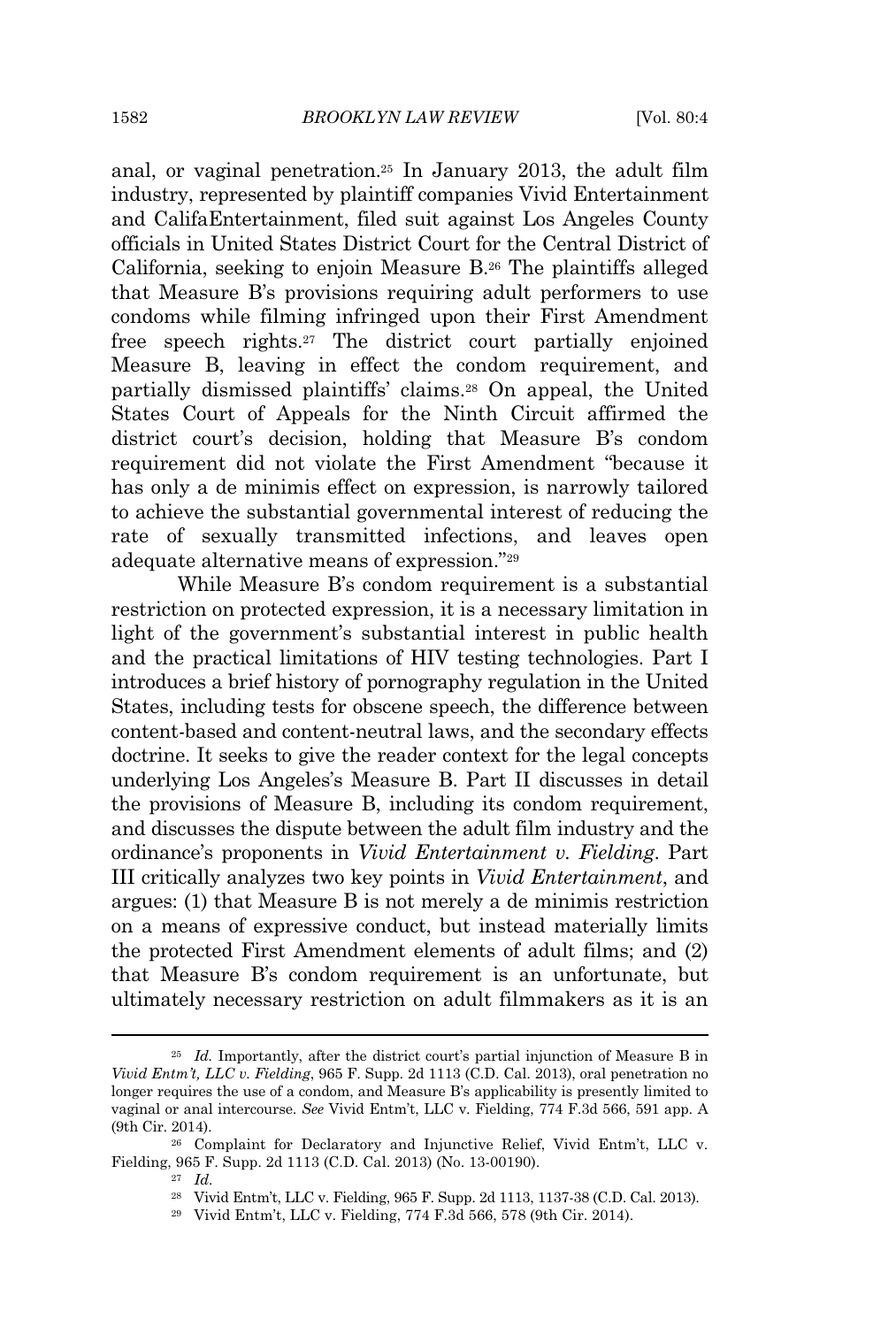appropriately tailored means of achieving a compelling government interest in public health.

#### I. A BRIEF HISTORY OF PORNOGRAPHY REGULATION

### *A. Obscenity, Pornography, and the Origins of Adult Business Regulation*

Pornography has not always been so ubiquitous and popular in American society. As publication technology improved, distribution of illicit materials became much simpler and costeffective,<sup>30</sup> and the number of laws regulating pornography increased. The first federal regulation of obscene materials was the Comstock Act,<sup>31</sup> which criminalized the distribution, manufacturing, exhibition, advertisement, and possession of "any obscene book, pamphlet, paper, writing, advertisement, circular, print, picture, drawing or other representation" which was obscene and/or immoral.<sup>32</sup> The Comstock Act did not define "obscene" works, and courts have tussled with the meaning of "obscenity" ever since.<sup>33</sup>

Attempting to define such an abstract term, judges looked to English obscenity standards, such as the *Hicklin* test, which focused the definition of obscenity on a material's capacity to corrupt the mind of its reader or viewer.<sup>34</sup> In 1896, the Court first endorsed application of the *Hicklin* test,<sup>35</sup> which remained the standard until 1957, when the Court heard *Roth v. United States.* The *Roth* Court rejected the *Hicklin* test and instead established that the true measure of obscenity is "whether to the average person, applying contemporary community standards,

<sup>30</sup> *See* Jeordan Legon, *Sex Sells, Especially to Web Surfers*, CNN.COM (Dec. 11, 2003), http://www.cnn.com/2003/TECH/internet/12/10/porn.business/; *see also How the Porn Business Works, What it Makes, and What Its Future May Be*, PBS FRONTLINE (2002), http://www.pbs.org/wgbh/pages/frontline/shows/porn/business/howtheme.html.

<sup>31</sup> *See* O. John Rugge, *Obscenity Legislation*, 10 AM. JUR. TRIALS 1, § 3 (updated Feb. 2015) (describing the history of the Comstock Act). The provisions of the Comstock Act were partially the basis of current regulations regarding obscenity in the United States mail, now codified at 18 USC § 1461 (2012).

<sup>32</sup> *See* 19 U.S.C. § 1305(a) (2012) (reflecting original language from the Comstock Act, 17. Stat. 598-99 (1873)).

<sup>33</sup> Perhaps the most notable example of the inherent problems associated with defining "obscenity" is a quote from Justice Stewart's concurrence in *Jacobellis v. Ohio*, "I shall not today attempt further to define the kinds of material I understand to be embraced within that shorthand description . . . But I know it when I see it." Jacobellis v. Ohio, 378 U.S. 184, 197 (1964) (Stewart, J., concurring).

<sup>34</sup> *See* Roth v. United States, 354 U.S. 476, 488-90 (1957) (discussing the Hicklin test).

<sup>35</sup> Rosen v. United States, 161 U.S. 29, 43 (1896).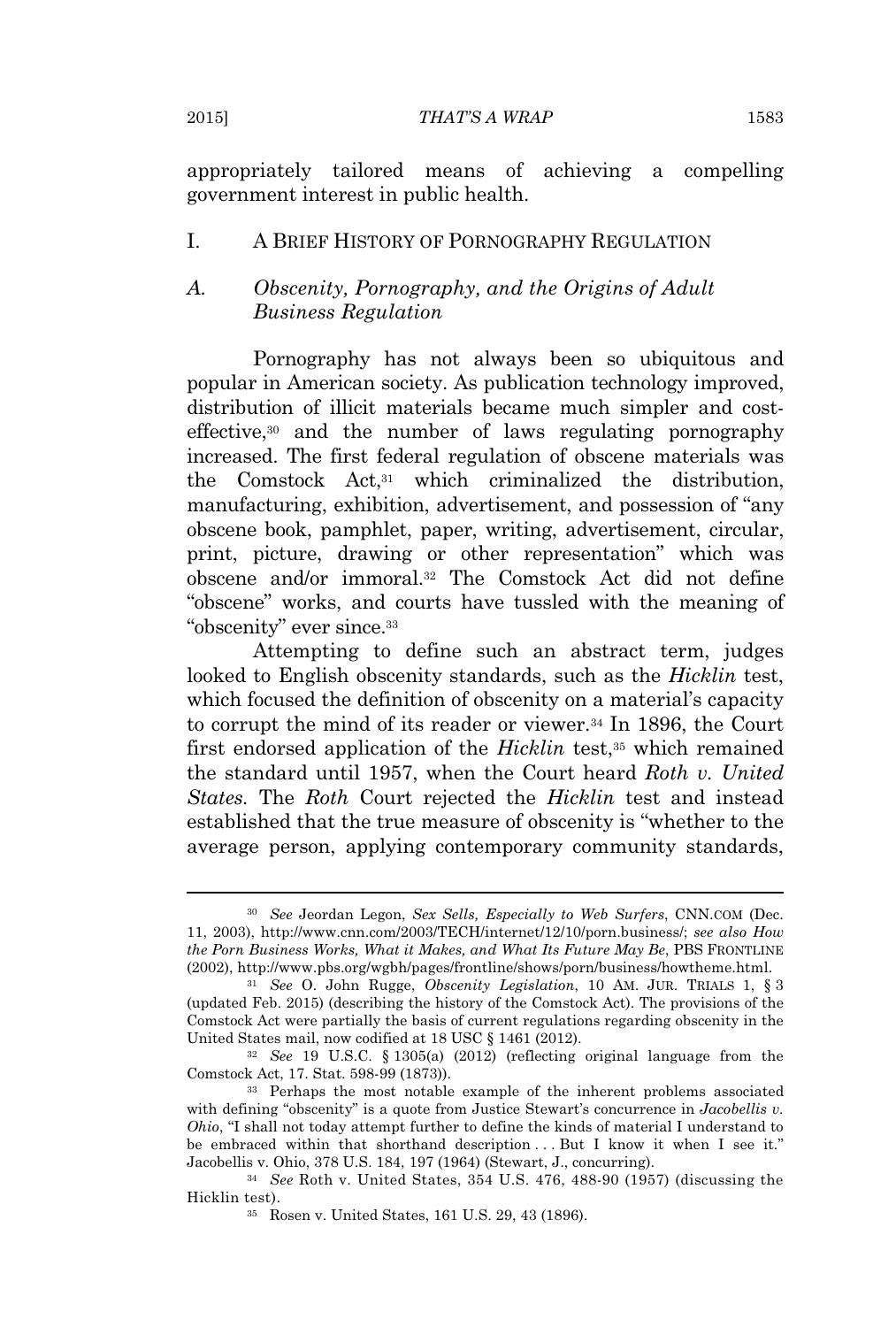the dominant theme of the material taken as a whole appeals to prurient interest." <sup>36</sup> Rather than looking at one particular portion of speech or expressive activity, *Roth* dictated that the communications at issue must be considered in their entirety to determine if they are obscene.<sup>37</sup> The Court specifically distinguished between obscenity and artistic depictions of sex, stating that the latter undoubtedly addresses "one of the vital problems of human interest and public concern" and should be protected expression.<sup>38</sup>

Currently, obscene speech is not protected by the Free Speech Clause of the First Amendment.<sup>39</sup> But as pornography is not necessarily obscene, it occupies a particularly tricky position on the spectrum of protected expression.<sup>40</sup> While "pornography" is a catchall term referring to depictions of sexual activity, it is not de facto obscene. The attempt to delineate "between sexually explicit materials, which may be protected by the First Amendment, and obscene materials . . . has been, and continues to be, a hotly contested issue." <sup>41</sup> Distinguishing between protected pornography and unprotected obscene material can be a daunting, subjective task. As D.H. Lawrence, author of the oncecontroversial *Lady Chatterley's Lover*, once observed, "What is pornography to one man is the laughter of genius to another." 42 The current standard for obscenity is a three-part test, originating from the Supreme Court's 1973 ruling in *Miller v. California*, which states that material is obscene if (a) "the average person, applying contemporary community standards, would find that the work, taken as a whole, appeals to the prurient interest," (b) if "the work depicts or describes, in a patently offensive way, sexual conduct specifically defined by the applicable state law," and (c) if "the work, taken as a whole, lacks serious literary, artistic, political, or scientific value."<sup>43</sup>

Like any other protected form of speech, pornography is subject to reasonable restrictions on the time, place, and manner

<sup>36</sup> *Roth*, 354 U.S. at 489.

<sup>37</sup> *Id.* at 490.

<sup>38</sup> *Id.* at 487.

<sup>39</sup> *See* Miller v. California, 413 U.S. 15, 20, 23 (1973).

<sup>40</sup> *See, e.g.*, Ashcroft v. Free Speech Coal., 535 U.S. 234, 240 (2002) ("As a general rule, pornography can be banned only if obscene . . . ") (citing Miller v. California, 413 U.S. 15 (1973)).

<sup>41</sup> MICHAEL D. SCOTT, *Obscenity Laws, in* SCOTT ON MULTIMEDIA LAW § 25.05 n.102, *available at* 2013 WL 2960422.

<sup>42</sup> D.H. LAWRENCE, PORNOGRAPHY AND OBSCENITY (1929), *available at* http://www.mjpenny.com/wp-content/uploads/2013/04/D.-H.-Lawrence-Pornography-Obscenity.pdf.

<sup>43</sup> *Miller*, 413 U.S. at 24.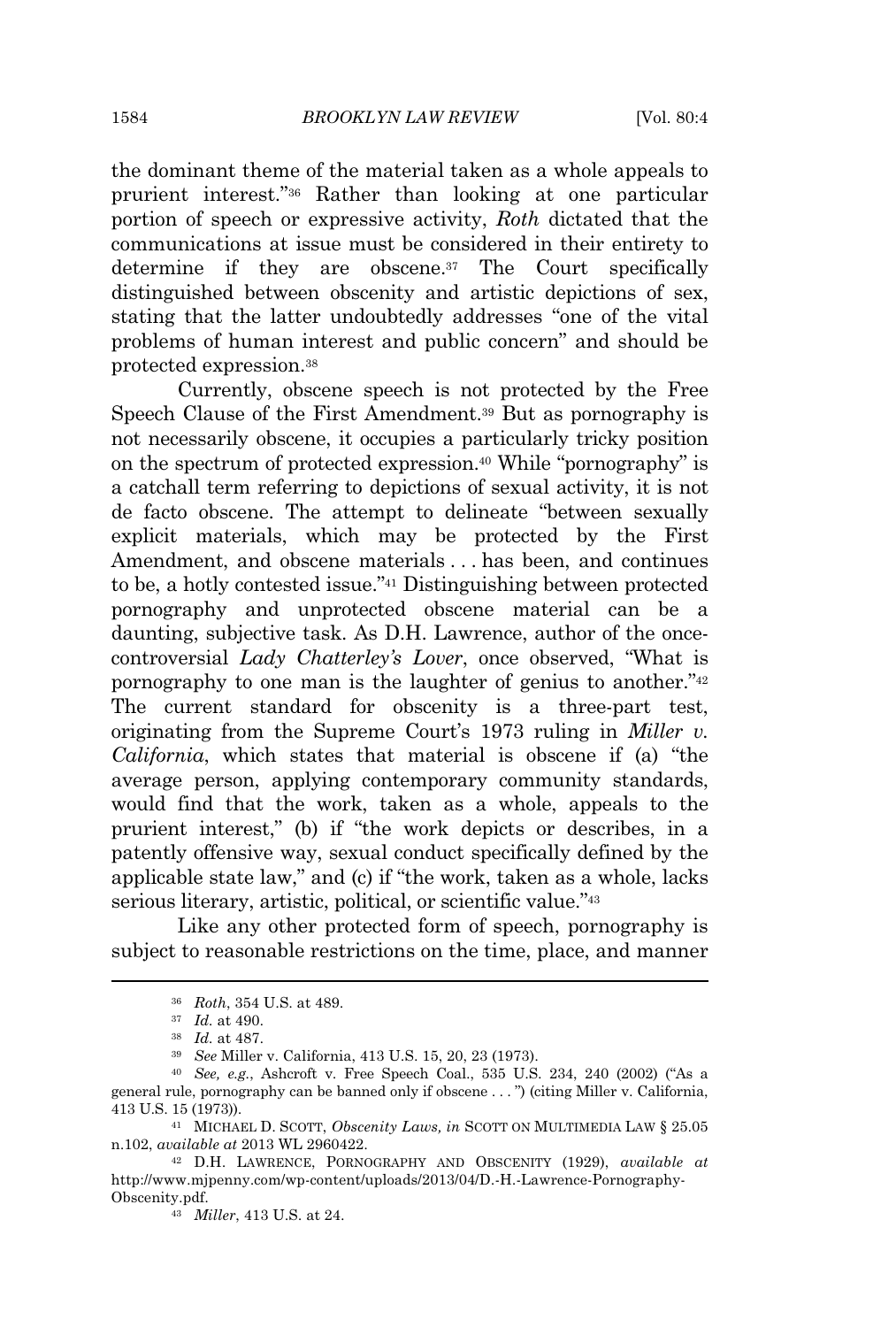of its expression.<sup>44</sup> Whether or not these regulations pass constitutional muster substantially depends upon the level of scrutiny the court applies. There are fundamentally two types of regulations on speech and expression: "content-based" laws, which make explicit reference to the content of speech, and "content-neutral" laws, which regulate speech without referring to the speech's content. "Content-neutral" time, place, and manner restrictions, which are "justified without reference to the content of the regulated speech," are subject to only intermediate scrutiny.<sup>45</sup> When courts consider expressive conduct combining speech and non-speech elements, like adult films, the Court's test from *United States v. O'Brien*<sup>46</sup> is the standard test for intermediate scrutiny. Under *O'Brien*, a law restricting speech is justified if it "furthers an important or substantial governmental interest; if the governmental interest is unrelated to the suppression of free expression; and if the incidental restriction on alleged First Amendment freedoms is no greater than is essential to the furtherance of that interest." 47

However, content-based laws, regulating speech based upon the actual substance of the message,<sup>48</sup> typically must pass strict scrutiny.<sup>49</sup> Many have stated that strict scrutiny is an ofteninsurmountable bar to hurdle.<sup>50</sup> Under strict scrutiny, proponents of challenged content-specific laws must demonstrate a compelling government interest and prove that the law is narrowly tailored to further that government interest, ensnaring no more expression than is necessary to achieve its goals.<sup>51</sup> When

<sup>45</sup> Barnes v. Glen Theatre, Inc., 501 U.S. 560, 586 (1991).

<sup>47</sup> *Id.* at 377.

<sup>48</sup> Several different frameworks exist for distinguishing content-based regulation from content-neutral regulation. *See* Martin H. Redish, *The Content Distinction in First Amendment Analysis*, 34 STAN. L. REV. 113 (1981) (focusing on "viewpoint regulation" as content-based). *But see* LAURENCE TRIBE, AMERICAN CONSTITUTIONAL LAW §§ 12-2 to 12-7, 12-20 (1978) (focusing on whether a law is related to the "communicative impact" of the regulated speech).

<sup>49</sup> *See, e.g.*, R.A.V. v. City of St. Paul, Minn., 505 U.S. 377, 382 (1992) ("Contentbased regulations are presumptively invalid."); Boos v. Barry, 485 U.S. 312, 319 (1988) (plurality opinion) ("[A] regulation that does not favor either side of a political controversy is nonetheless impermissible because the First Amendment's hostility to content-based regulation extends . . . to prohibition of public discussion of an entire topic.") (internal citations and quotations omitted); Police Dep't of City of Chicago v. Mosley, 408 U.S. 92, 95 (1972) ("[A]bove all else, the First Amendment means that government has no power to restrict expression because of its message, its ideas, its subject matter, or its content.").

<sup>50</sup> *See, e.g.*, Adam Winkler, *Fatal in Theory and Strict in Fact: An Empirical Analysis of Strict Scrutiny in the Federal Courts*, 59 VAND. L. REV. 793 (2006).

<sup>51</sup> 16B C.J.S. *Constitutional Law* § 1123 (2013) ("Strict scrutiny test; suspect classifications").

<sup>44</sup> *See, e.g.*, City of L.A. v. Alameda Books, Inc., 535 U.S. 425 (2002); City of Renton v. Playtime Theatres, Inc., 475 U.S. 41, 54-55 (1986).

<sup>46</sup> United States v. O'Brien, 391 U.S. 367 (1968).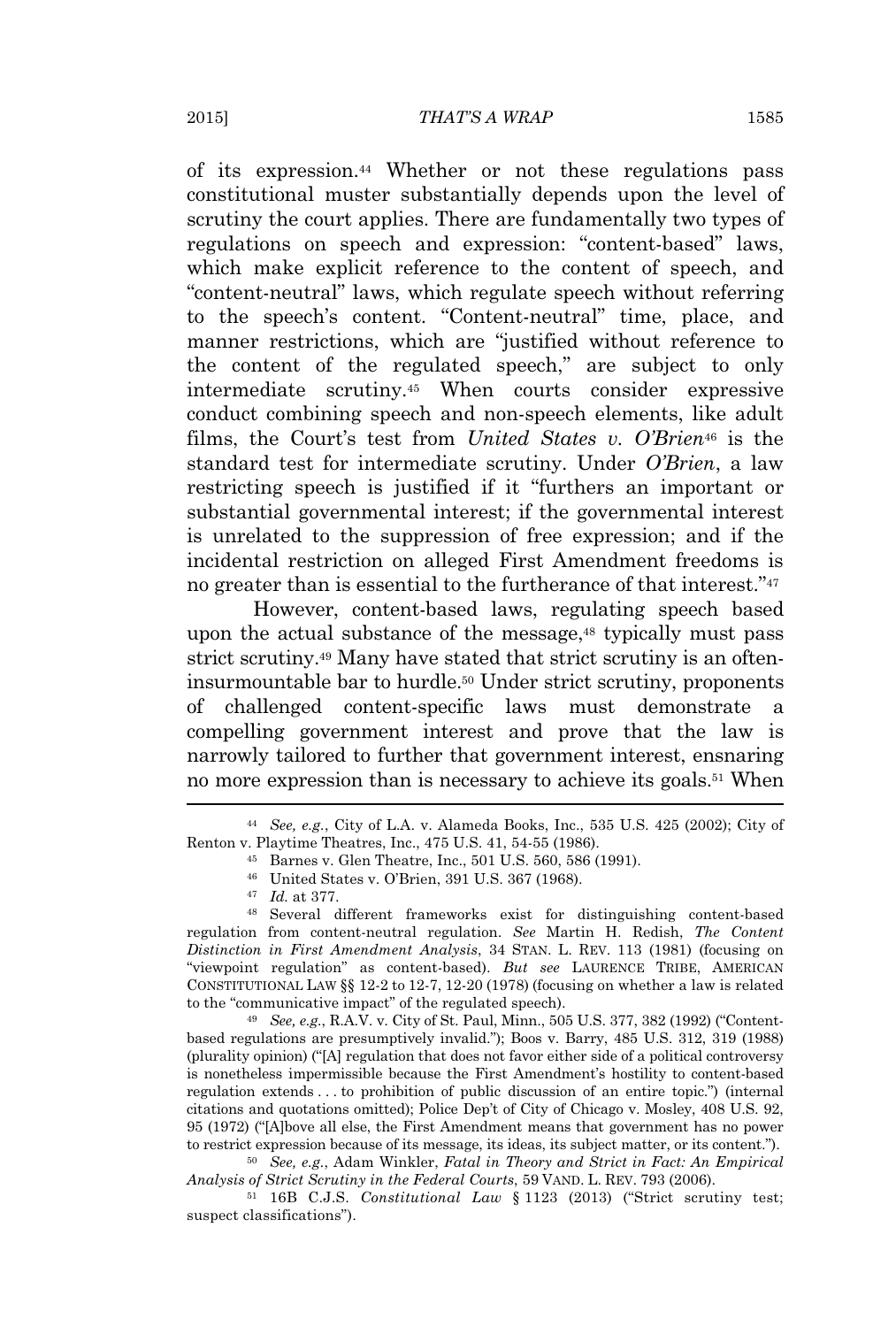regulations address adult expression, the content-specific versus content-neutral distinction is not as dispositive. The Court has recognized that when the government seeks to curtail the harmful secondary effects<sup>52</sup> of adult expression, content-specific laws made to that effect are treated as though they are content-neutral and are subject only to intermediate scrutiny.<sup>53</sup>

#### *B. Secondary Effects Test and its History*

The secondary effects test is a curious exception to the rule that content-based laws face strict scrutiny. It originated in a footnote from *Young v. American Mini Theaters, Inc.*, where the Court applied intermediate scrutiny to a zoning law prohibiting adult-oriented businesses, such as adult bookstores and cinemas, from operating within 1,000 feet of another similar business or within 500 feet of a residential area.<sup>54</sup> The Court justified its application of intermediate scrutiny because that law was not designed to censor adult speech, but instead to prevent such establishments from "caus[ing] the area to deteriorate and become a focus of crime." <sup>55</sup> After *Young*, the Court upheld a series of adult zoning laws,<sup>56</sup> reasoning that these regulations were not designed to stifle explicit speech but to prevent neighborhoods from deteriorating.<sup>57</sup> The Court also applied the secondary effects doctrine to a line of cases concerning regulations on exotic dancing,<sup>58</sup> holding that bans on full-nude exotic dancing were designed to prevent prostitution and criminal activity in the neighborhoods surrounding strip clubs.<sup>59</sup>

The secondary effects doctrine is controversial, to say the least. Some argue that the secondary effects test was a stark departure from previous holdings, and "a disturbing, incoherent,

<sup>52</sup> "A regulation that is facially content-specific may be treated as contentneutral if its purpose is to diminish or eliminate a secondary effect of the speech, such as a zoning regulation for adult theaters when it is intended to limit crime." *Secondary Effects Test*, BLACK'S LAW DICTIONARY 1471 (9th ed. 2009).

<sup>53</sup> Young v. Am. Mini Theaters, Inc., 427 U.S. 50, 71 n.34 (1976).

<sup>54</sup> *Id.*

<sup>55</sup> *Id.*

<sup>56</sup> *See* City of Los Angeles v. Alameda Books, Inc., 535 U.S. 425 (2002); City of Renton v. Playtime Theatres, Inc., 475 U.S. 41 (1986).

<sup>&</sup>lt;sup>57</sup> "[T]he ordinance treats theaters that specialize in adult films differently from other kinds of theaters. Nevertheless, [the] City Council's *'predominate concerns'* were with the secondary effects of adult theaters, and not with the content of adult films themselves." *Renton*, 475 U.S. at 47 (emphasis added).

<sup>58</sup> *See* City of Erie v. Pap's A.M., 529 U.S. 277 (2000); Barnes v. Glen Theatre, Inc., 501 U.S. 560, 586 (1991).

<sup>59</sup> *Barnes*, 501 U.S. at 585-86.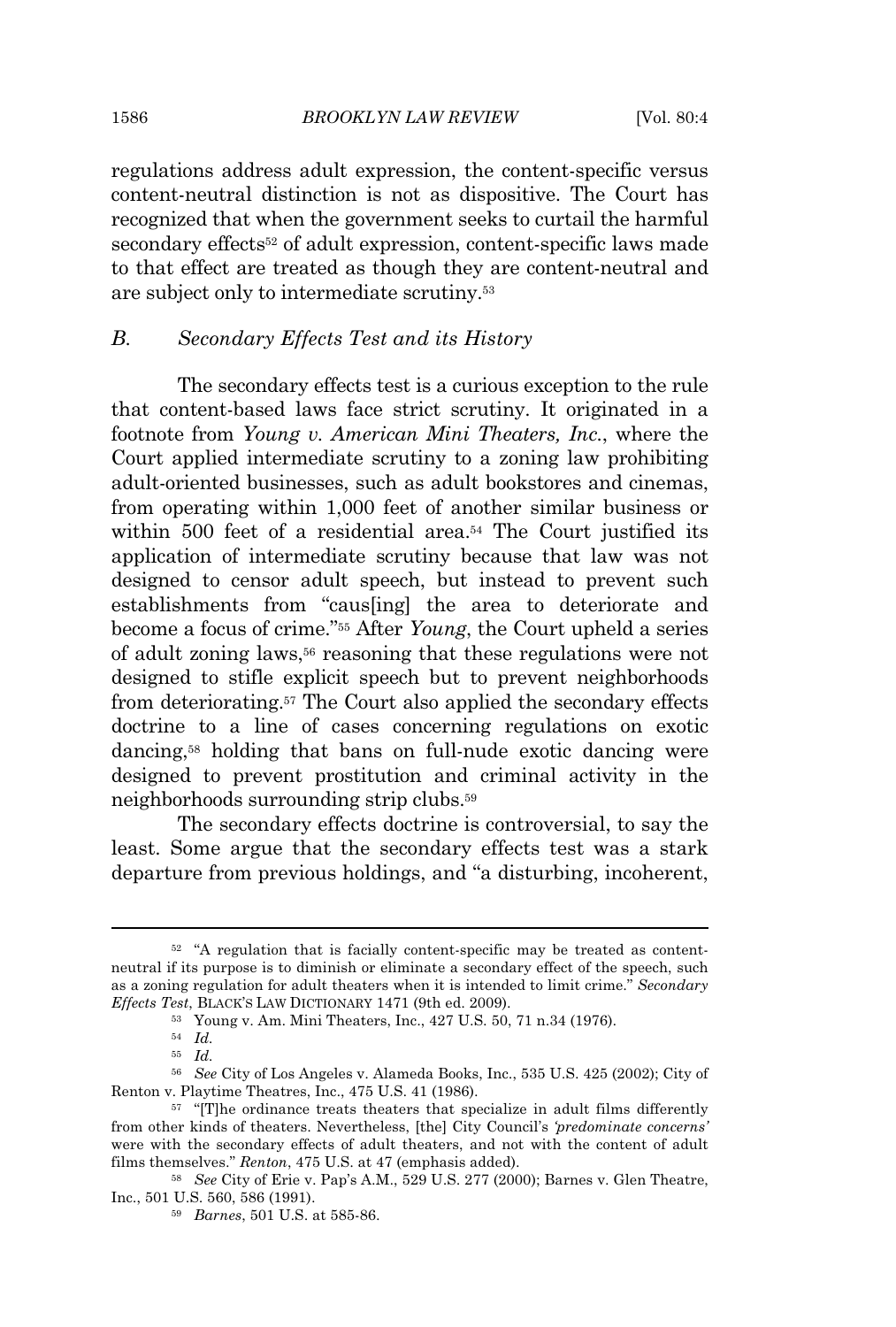and unsettling precedent." <sup>60</sup> In *United States v. O'Brien*, the Court held that in order to justify "incidental limitations on First Amendment freedoms," a government interest in regulating expressive conduct must be "unrelated to the suppression of free expression." <sup>61</sup> According to *O'Brien*, in assessing the constitutionality of those adult zoning and exotic dancing regulations, the government's "ultimate goal" was not relevant; rather, "the case should have turned on whether the regulation was geared to the communicative impact of the speech." <sup>62</sup> The *Renton* case was the first time that the Court held it would "treat a law based *explicitly* on content as content-neutral merely because the justifications for the law did not relate to the suppression of speech."<sup>63</sup> Critics warned that the secondary effects rule could "undermine the very foundation of the contentbased/content-neutral distinction" and "erode the coherence and predictability of first amendment doctrine." 64

Since its adoption in *Renton*, the secondary effects doctrine has justified regulations such as prohibiting the sale of alcoholic beverages in strip clubs,<sup>65</sup> requiring "buffer zones" between exotic dancers and patrons,<sup>66</sup> and forbidding any door or curtain to "peep show" viewing booths.67. Some argue that we have stretched the secondary effects doctrine beyond its logical limits. Justice Stevens, in his dissenting opinion in *City of Erie v. Pap's AM*, voiced concern that the Court had stretched the secondary effects doctrine to its sensible breaking point by expanding the doctrine beyond merely zoning adult-oriented businesses to actually restricting protected expression within those businesses.<sup>68</sup> Perhaps it is time to consider retiring the secondary effects doctrine, or at least limiting its application to

<sup>65</sup> *See* Flanigan's Enters., Inc. v. Fulton Cnty., 596 F.3d 1265 (11th Cir. 2010); Imaginary Images, Inc. v. Evans, 612 F.3d 736 (4th Cir. 2010).

<sup>60</sup> Geoffrey R. Stone, *Content-Neutral Restrictions*, 54 U. CHI. L. REV. 46, 115 (1987); *see also* 1 SMOLLA & NIMMER ON FREEDOM OF SPEECH § 9:19 (2014), ("The analysis in *Renton* was a deviation from prior content-neutrality analysis.").

<sup>61</sup> United States v. O'Brien, 391 U.S. 367, 376-77 (1968).

<sup>62</sup> 1 SMOLLA & NIMMER ON FREEDOM OF SPEECH § 9:19 (2013).

<sup>63</sup> *Id.*

<sup>64</sup> Stone, *supra* note 60, at 116-17; *see also* David L. Hudson, Jr., *The Secondary-Effects Doctrine: Stripping Away First Amendment Freedoms*, 23 STAN. L. & POL'Y REV. 19 (2012) ("The secondary-effects doctrine continues to wreak havoc in First Amendment jurisprudence. Much adult entertainment litigation centers on this doctrine, the principal legal tool that enables government officials to regulate adult-oriented expression with greater ease.").

<sup>66</sup> *See* Fantasy Ranch v. City of Arlington, 459 F.3d 546, 550 (5th Cir. 2006).

<sup>67</sup> *See* Fantasyland Video, Inc. v. Cnty. of San Diego, 505 F.3d 996, 1000 (9th Cir. 2007).

<sup>68</sup> City of Erie v. Pap's A.M., 529 U.S. 277, 317-18 (2000) (J. Stevens, dissenting).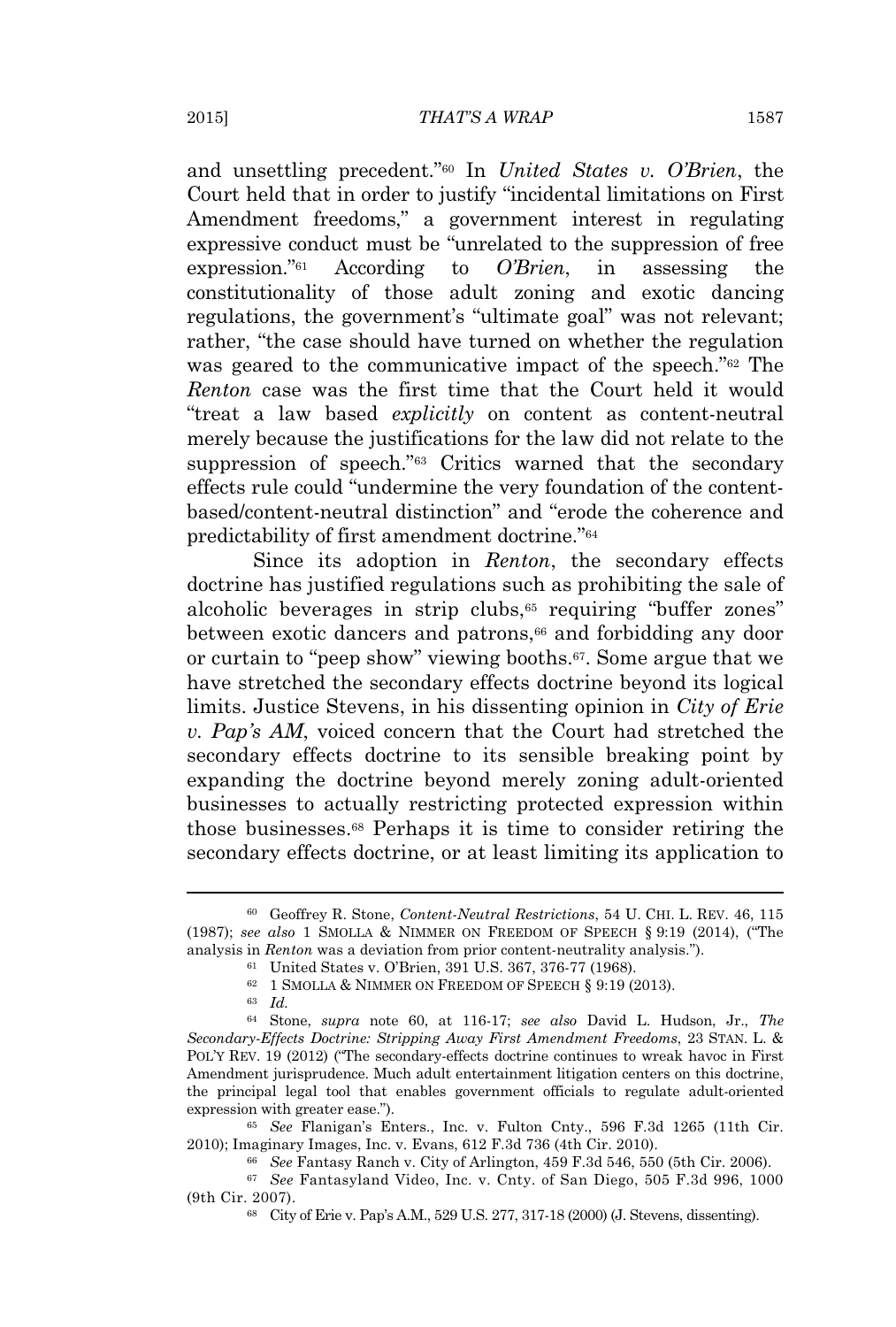adult zoning laws, thereby subjecting content-specific laws regulating adult speech to the same scrutiny as any other content-specific laws.

But for better or worse, as a matter of law, the secondary effects doctrine extends to circumstances when municipalities do not target adult expression for its content, but seek to control its externalities. While adult businesses may be an easy target for blame, several studies have linked adult businesses to increased criminal activity in their surrounding areas.<sup>69</sup> Supporters of the secondary effects doctrine further argue that the link between adult speech and secondary effects are not as attenuated as opponents would have us believe.<sup>70</sup> The Court defended the doctrine in *Barnes*, specifically in reference to a full-nude dancing prohibition, by likening valid secondary effects laws to time, place, and manner restrictions on speech<sup>71</sup> as discussed in *United States v. O'Brien*. Some even argue that the secondary effects doctrine does not provide municipalities with enough authority to regulate adult businesses, and effectively undermines their ability to do so.<sup>72</sup>

In this case, Measure B's proponents argued that because the condom requirement merely regulates the manner in which adult films can be made in order to combat their secondary effects, it is a permissible restriction on free expression and should only be subjected to intermediate scrutiny.<sup>73</sup> The secondary effects that the law purports to regulate are the spread of HIV and similar blood borne STDs from the adult film industry to the larger community.<sup>74</sup>

But how much evidence should Measure B's proponents have to produce to justify Measure B's restrictions? In *Alameda Books*, the Court held that local governments may rely on any evidence "reasonably believed to be relevant" to link the restricted speech with the secondary effects in question.<sup>75</sup> But the Court also emphasized that municipalities cannot conduct shoddy workmanship; the "evidence must fairly support the municipality's rationale for its ordinance." After proponents provide some

<sup>69</sup> *See* Alan C. Weinstein & Richard McCleary, *The Association of Adult Businesses with Secondary Effects: Legal Doctrine, Social Theory, and Empirical Evidence*, 29 CARDOZO ARTS & ENT. L.J. 565, 591 (2011).

<sup>70</sup> *Id.* at 595.

<sup>71</sup> Barnes v. Glen Theatre, Inc., 501 U.S. 560, 570-71 (1991).

<sup>72</sup> *See* Shima Baradaran-Robison, *Viewpoint Neutral Zoning of Adult Entertainment Businesses*, 31 HASTINGS CONST. L.Q. 447 (2004).

<sup>73</sup> Intervenor Defendants-Appellees' Answering Brief at 27-28, Vivid Entm't, LLC v. Fielding, 774 F.3d 566 (9th Cir. 2014) (No. 13-56445).

<sup>74</sup> MEASURE B, *supra* note 24 ("Argument in Favor").

<sup>75</sup> City of Los Angeles v. Alameda Books, Inc., 535 U.S. 425, 438 (2002).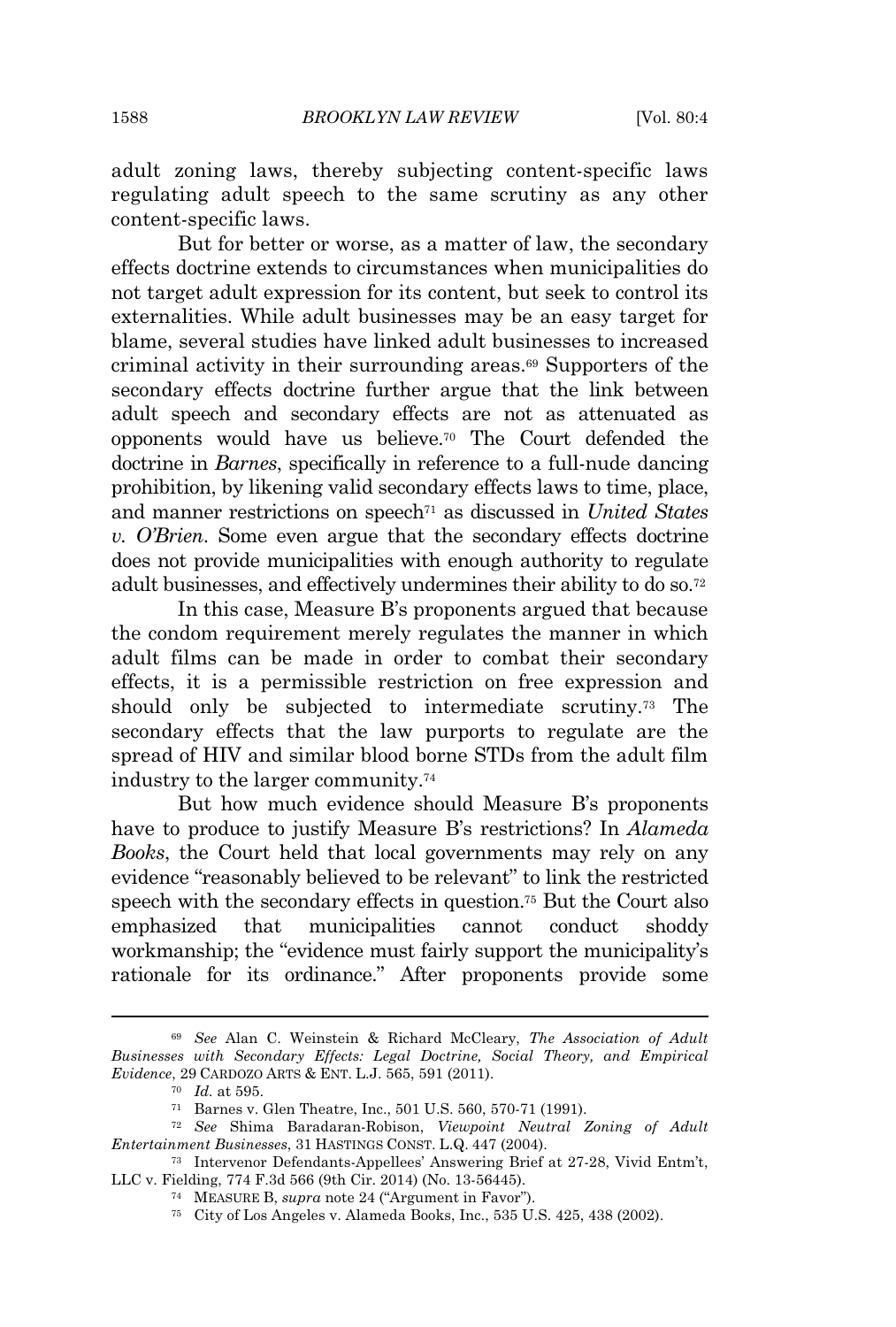evidence, the burden shifts to the law's challengers to either demonstrate that the evidence does not support the ordinance, or to provide new evidence supporting their claim.<sup>76</sup> Some argue that this low hurdle for legislators, combined with a total lack of guidance from the Court about what types of studies or evidence will suffice, has produced some nonsensical results.<sup>77</sup> Since *Alameda Books*, Courts have accepted from municipalities reports that are ill-fitting, outdated, and of dubious relevance to the purported secondary effects and governmental interests at issue.<sup>78</sup>

As this note will discuss in Section II, the Ninth Circuit ultimately concluded, using the secondary effects doctrine to apply intermediate scrutiny to Measure B, that the condom requirement did not violate plaintiffs' First Amendment rights because it "has only a de minimis effect on expression, is narrowly tailored to achieve the substantial governmental interest of reducing the rate of sexually transmitted infections, and leaves open adequate alternative means of expression." 79

## *C. California's Occupational Safety and Health Regulations and the Porn Industry*

At the state level, California's Occupational Safety and Health Act of 1973 (Cal/OSHA) was enacted to "assur[e] safe and healthful working conditions for all California working men and women" through health and safety standards, workplace training, and on-site enforcement of guidelines.<sup>80</sup> Notably, porn filmmakers must observe "[u]niversal precautions . . . to prevent contact" with bodily fluids<sup>81</sup> in order to protect performers from exposure to HIV as well as Hepatitis B and C. Cal/OSHA regulations require filmmakers to exercise "feasible engineering and work practice controls" to prevent performers' exposure to bodily fluids.<sup>82</sup> The state suggests that performers wear condoms, avoid ejaculation inside a partner's bodily orifices, and simulate sexual acts rather

- <sup>79</sup> Vivid Entm't, LLC v. Fielding, 774 F.3d 566, 578 (9th Cir. 2014).
- <sup>80</sup> CAL. LAB. CODE § 6300 (West 1973).
- <sup>81</sup> CAL. CODE REGS. tit. 8, § 5193(d)(1) (West 2015).

<sup>76</sup> *Id.* at 439.

<sup>77</sup> Clay Calvert & Robert D. Richards, *Stripping Away First Amendment Rights: The Legislative Assault on Sexually Oriented Businesses*, 7 N.Y.U. J. LEGIS. & PUB. POL'Y 287, 322 (2004) ("[L]ower federal courts have accepted a hodgepodge of proof, some of which profoundly tests the limits of the reasonable relevance requirement endorsed in *Alameda Books*.").

<sup>78</sup> *Id.* at 323-24.

<sup>82</sup> STATE OF CAL. DEP'T OF INDUS. REGULATIONS, *Vital Information for Workers and Employers in the Adult Film Industry*, CA.GOV (Dec. 2014), http://www.dir.ca.gov/dosh/adultfilmindustry.html.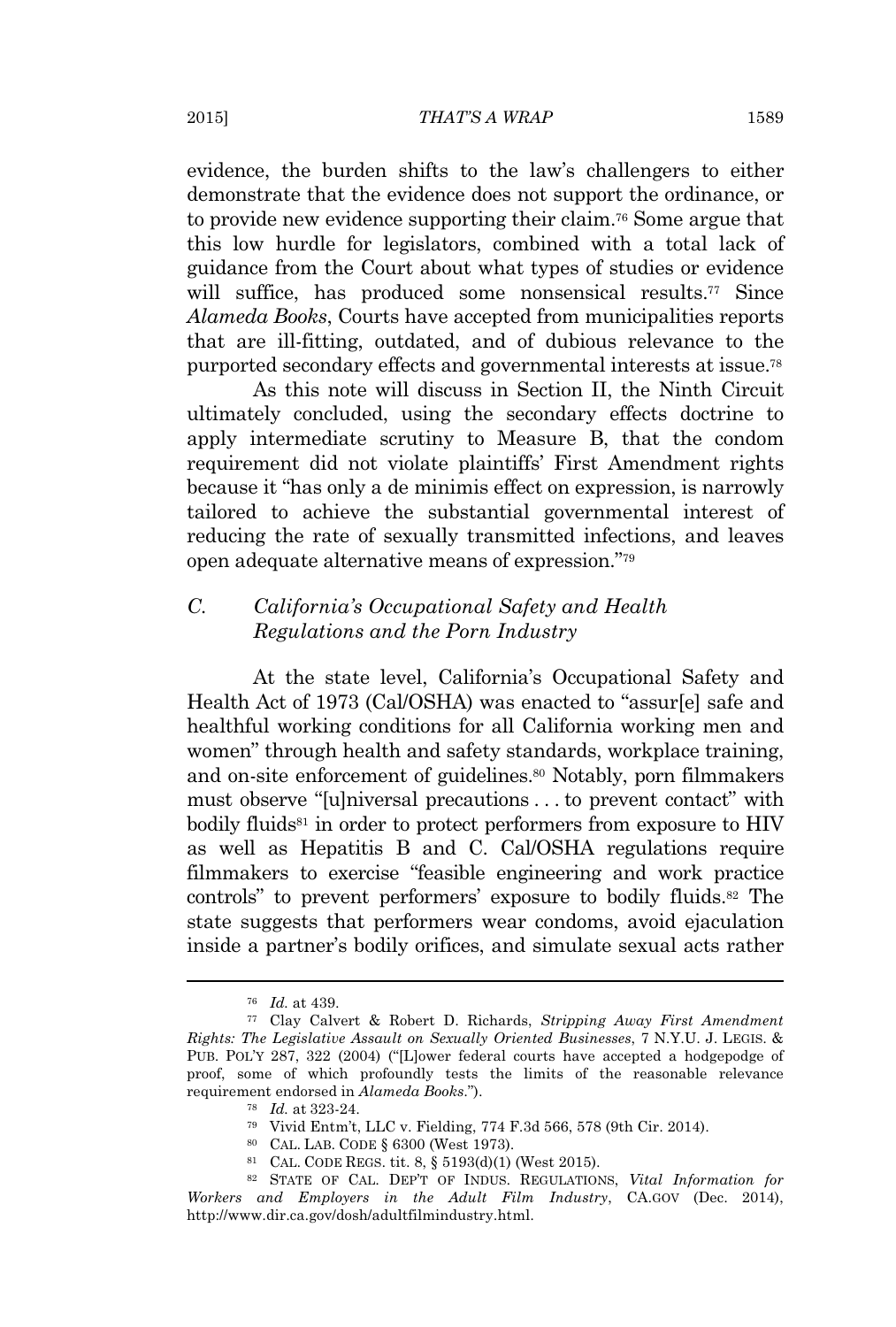than actually perform them.<sup>83</sup> Filmmakers must provide performers with the Hepatitis B vaccine, maintain accurate medical records about actors and actresses, and provide training to performers about how to avoid exposure to blood borne pathogens.<sup>84</sup>

It is worth noting that the Cal/OSHA regulations mentioned above do not explicitly mention condoms or adult films. Last year, the California legislature attempted to amend Cal/OSHA rules to include specific provisions requiring adult performers to use condoms while filming, but the bill, AB 640, stalled in the state Senate.<sup>85</sup> A recent draft of AB 640 would not only require performers to use condoms, but also to wear protective eyewear during scenes.<sup>86</sup>

As these proposed safety laws become more restrictive of adult films—perhaps requiring performers to wear gloves, goggles, condoms and face shields—the pattern of regulation starts to look more like a furtive ban on pornography rather than an attempt to reasonably regulate it. But the fact that existing Cal/OSHA regulations have been largely unenforced in the adult film industry for some time, while previous reform attempts were not fruitful, helps one understand why Measure B's proponents felt like additional regulation was necessary.

## II. CALIFORNIA'S CONDOM LAW: MEASURE B & *VIVID ENTERTAINMENT V. FIELDING*

#### *A. Measure B*

Because adult film performers are a high-risk group for HIV/AIDS and other diseases transmitted via bodily fluids,<sup>87</sup> the AHF and other advocates proposed Measure B as a ballot

<sup>83</sup> *Id.*

<sup>84</sup> *Id.*

<sup>85</sup> Dennis Romero, *Porn's Statewide Condom Law Dies in California Legislature*, L.A. WKLY. (Sept. 16, 2013), http://www.laweekly.com/news/pornsstatewide-condom-law-dies-in-california-legislature-4171483.

<sup>86</sup> Jessica Roy, *California Lawmakers Want to Make Porn Stars Wear Super Sexy Goggles*, TIME.COM (Nov. 11, 2013), http://newsfeed.time.com/2013/11/11/californialawmakers-want-to-make-porn-stars-wear-super-sexy-goggles/.

<sup>87</sup> Memorandum from Jonathan E. Fielding, Dir. & Health Officer, to Supervisors on Adult Film Industry, Cnty. of L.A. Dep't of Public Health (Sept. 17, 2009), *available at* http://file.lacounty.gov/bc/q3\_2009/cms1\_137588.pdf.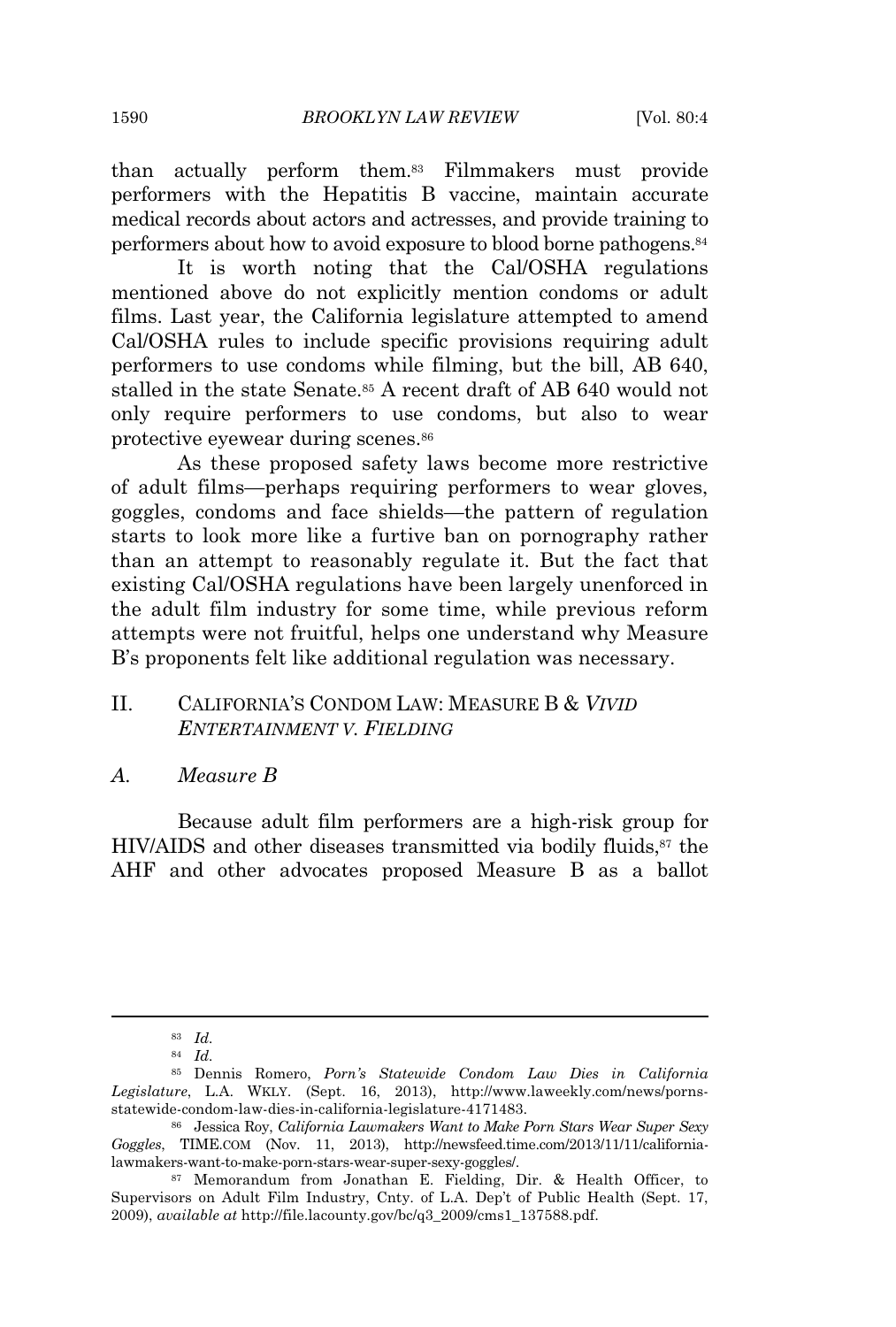initiative for the 2012 election.<sup>88</sup> Voters in the November 6, 2012, general election approved the ballot measure 56.96% to 43.04%.<sup>89</sup>

Measure B requires adult film producers to obtain a public health permit from the county Department of Health by filing an application and paying a required fee.<sup>90</sup> To maintain the permit, those producers must complete a blood borne pathogen training course<sup>91</sup> and comply with the rest of the Act's health and safety requirements.<sup>92</sup> The county has the authority to revoke a permit if the adult film producer violates "applicable provisions of the Los Angeles County Code, the California Health and Safety Code, the blood borne pathogen standard, California Code of Regulations Title 8, section 5193 or the exposure control plan of the producer of adult films, or any combination of such violations." <sup>93</sup> Namely, if producers fail to "require performers to use condoms during any acts of vaginal or anal sexual intercourse," they will be subject to fines and the potential revocation of their permits.<sup>94</sup> Producers must also post notice to performers stating that condoms are required by county law and provide contact information for performers to file complaints and questions.<sup>95</sup>

The law immediately sparked controversy. Before the election, some chose not to endorse the law because while it was "well intentioned," it would not markedly benefit adult film performers.<sup>96</sup> Others saw enforcement difficulties, refusing to endorse Measure B as it was "likely to stymie county government" because some producers would skirt the condom requirement by operating "off-the-books". <sup>97</sup> Some criticized that the risk of contracting blood borne pathogens from the adult film industry simply was not a serious enough concern to merit legislation.<sup>98</sup>

<sup>88</sup> MEASURE B: TEXT OF THE PROPOSED MEASURE: COUNTY OF LOS ANGELES SAFER SEX IN THE ADULT FILM INDUSTRY ACT, *available at* http://rrcc.lacounty.gov/ VOTER/PDFS/ELECTION\_RELATED/11062012\_LACOUNTY\_WIDE\_MEASURE\_B.pdf (last visited Feb, 28, 2015).

<sup>89</sup> *County Measure—B*, CNTY. OF L.A. REGISTRAR-RECORDER/CNTY. CLERK ELECTION RESULTS, http://rrccmain.co.la.ca.us/old\_graphical/0012\_CountyMeasure\_ Frame.htm (last updated Dec. 2, 2012, 2:20PM).

<sup>90</sup> L.A. CNTY, CAL. CODE OF ORDINANCES § 11.39.080(A).

<sup>91</sup> *Id.*

<sup>92</sup> *Id.* § 11.39.110.

<sup>93</sup> *Id.*

<sup>94</sup> *Id.*

<sup>95</sup> *Id.* § 11.39.090.

<sup>96</sup> *Endorsement: No on Measure B*, L.A. TIMES (Oct. 18, 2012), http://articles.latimes.com/2012/oct/18/opinion/la-ed-end-measure-b-20121018.

<sup>97</sup> *Id.*

<sup>98</sup> *Endorsement: No on B—Measure to Force Condoms in Porn Films is Redundant and Could Harm an Important Local Industry*, L.A. DAILY NEWS (Oct. 16,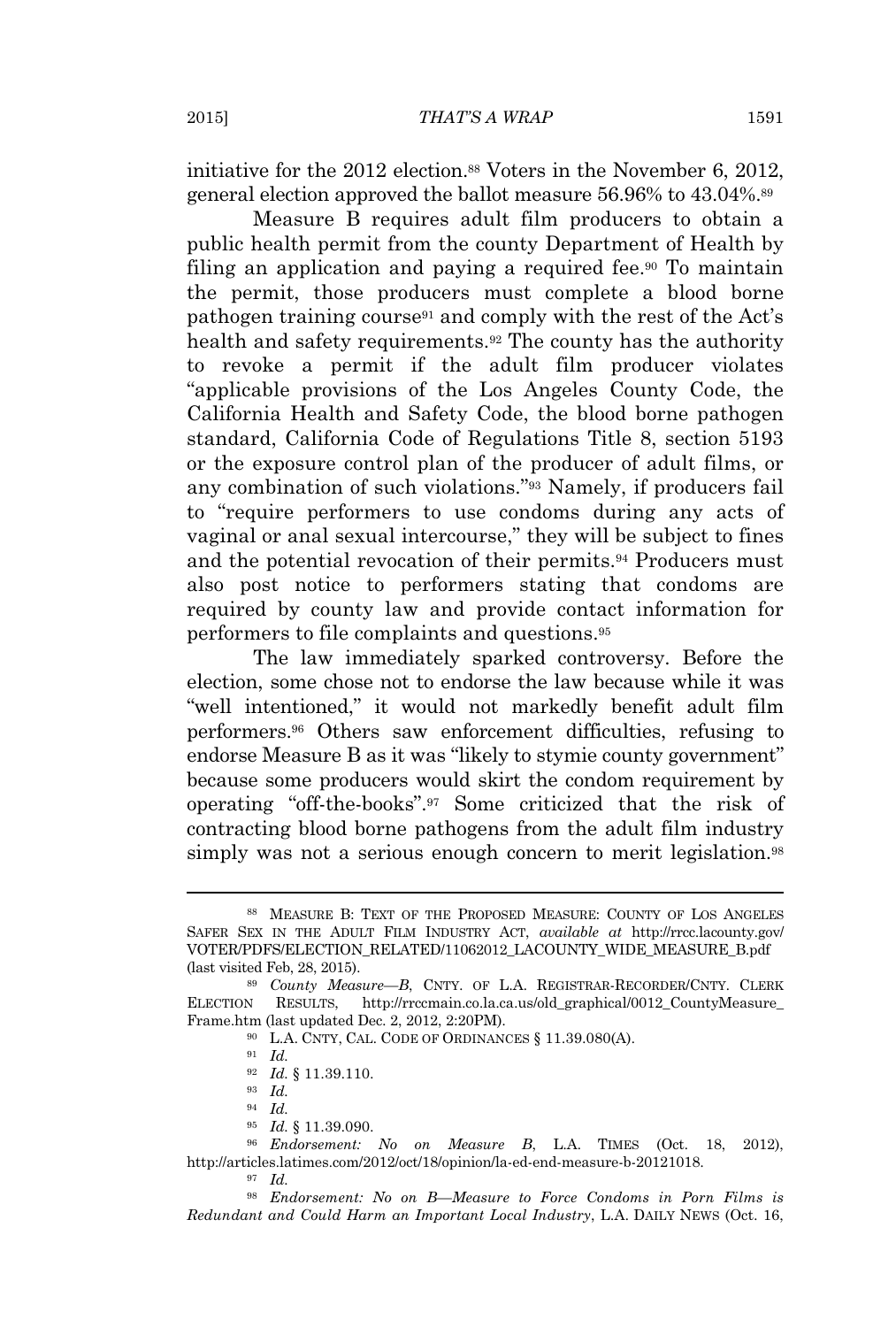The official argument against Measure B on the ballot provided to voters raised concerns that Measure B would exile the porn industry from Los Angeles County, frivolously consume tax dollars, and would continue a disturbing trend of "nanny state" regulations, like the super-size soft drink ban once proposed in New York by former Mayor Bloomberg.<sup>99</sup> Finally, Measure B's opponents charged that the threat of contracting HIV spread by porn stars is simply an "imaginary threat" which is mitigated by regular industry blood testing.<sup>100</sup>

Proponents countered that infections contracted among adult film performers are passed onto people outside the industry, and condoms are the best means to prevent those infections from spreading.<sup>101</sup> The official language provided to voters in favor of Measure B also assures everyone the costs of permits and enforcement are not paid with taxpayer dollars, but are totally subsidized by the adult film producers.<sup>102</sup> AHF President Michael Weinstein has said that the industry's 28 day testing window is insufficient protection because "the reality is you can get tested today and get infected tomorrow." <sup>103</sup> Several performers infected with HIV have echoed those concerns that industry testing protocols are not adequate to prevent the spread of sexually transmitted diseases.<sup>104</sup>

## *B.* Vivid Entertainment v. Fielding

On January 10, 2013, Vivid Entertainment and Califa Productions, two major porn production companies, as well as Kayden Kross and Logan Pierce, two adult film performers, fired the first retaliatory shots against Measure B. The industry representatives filed a § 1983 action in the Central District of California against Los Angeles County, the Director of the Los Angeles Department of Public Health, and the Los Angeles District Attorney, requesting declaratory and injunctive relief.<sup>105</sup>

<sup>2012),</sup> http://www.dailynews.com/opinion/20121017/endorsement-no-on-b-measure-to-forcecondoms-in-porn-films-is-redundant-and-could-harm-an-important-local-industry.

<sup>99</sup> MEASURE B, *supra* note 24 ("Argument Against").

<sup>&</sup>lt;sup>100</sup> *Id.* ("Rebuttal to Argument in Favor of Measure B").

<sup>&</sup>lt;sup>101</sup> *Id.* ("Rebuttal to Argument Against Measure B").

<sup>102</sup> *Id.*

<sup>103</sup> Dennis Romero, *Porn Defends the Money Shot*, L.A. WKLY. (Sept. 29, 2011), http://www.laweekly.com/news/porn-defends-the-money-shot-2172156/.

<sup>104</sup> Abby Sewell, *Tearful Porn Actress Speaks out About HIV Risk in Adult Film Industry*, L.A. TIMES (Sept. 18, 2013), http://www.latimes.com/local/lanow/la-meln-porn-hiv-20130918,0,3425220,full.story.

<sup>105</sup> Complaint for Declaratory and Injunctive Relief, Vivid Entm't, LLC v. Fielding, 965 F. Supp. 2d 1113 (C.D. Cal. 2013) (No. 13-00190).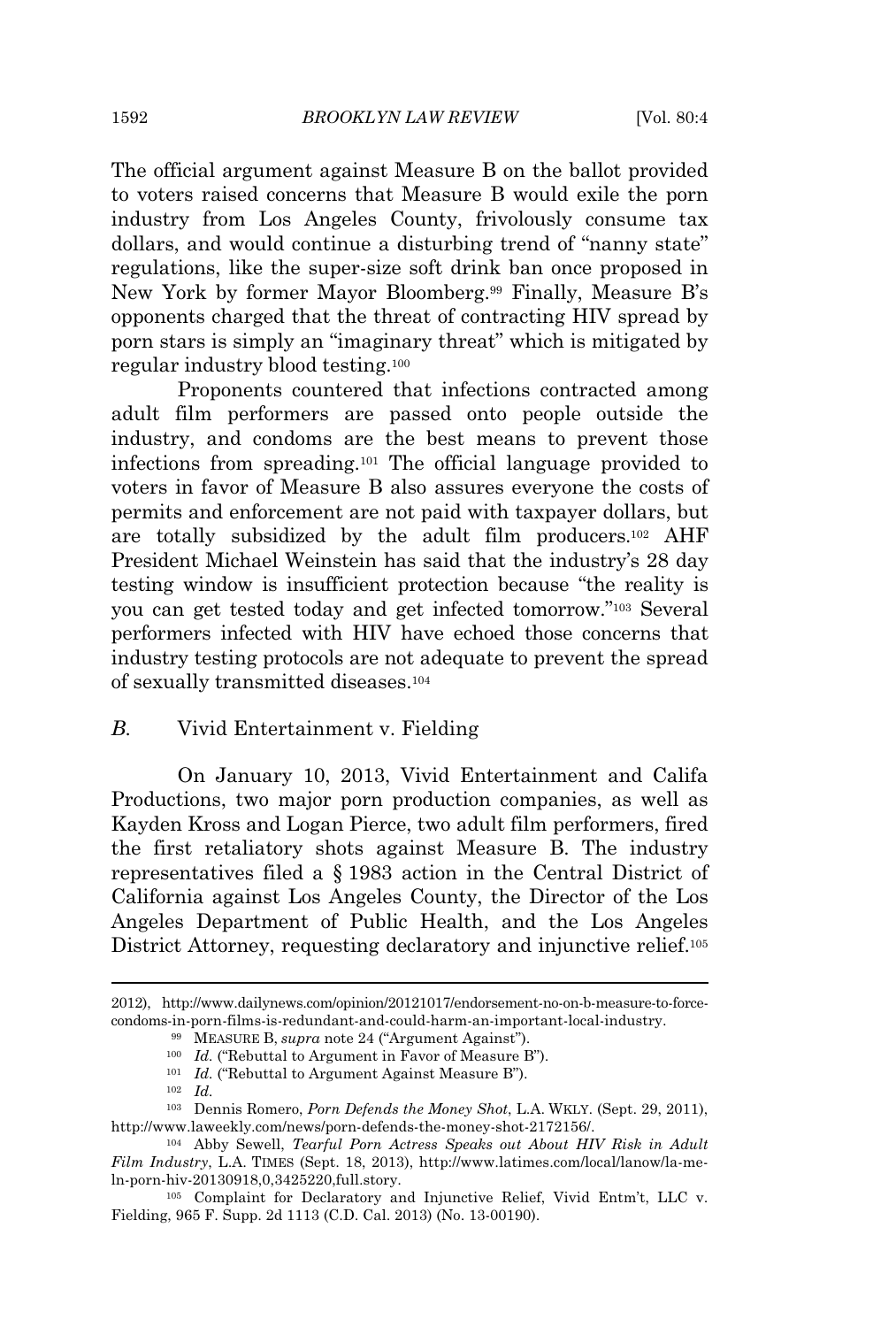In their complaint, the plaintiffs challenged Measure B on several grounds. Among other claims, they argued: (1) that Los Angeles County unconstitutionally put protected free expression to a ballot referendum, (2) that Measure B's permitting scheme was an unlawful prior restraint on protected speech, (3) that Measure B's language was unconstitutionally vague, and (4) that Measure B was inadequately tailored, both over-inclusive and under-inclusive.<sup>106</sup>

Interestingly enough, Los Angeles County government officials declined to defend Measure B's constitutionality,<sup>107</sup> and the district court allowed representatives from the AHF to intervene and defend the condom requirement.<sup>108</sup> The interveners filed a Rule 12(b)(6) motion to dismiss plaintiffs' claims, arguing that they lacked standing to challenge Measure B, and failed to state plausible First Amendment claims for relief.<sup>109</sup>

The district court partially granted AHF's 12(b)(6) motion and partially enjoined Measure B.<sup>110</sup> As the stated goal of the measure was to curb a secondary effect of adult films—the spread of HIV among porn performers and the general public in Los Angeles—the court recognized that Measure B would have to pass intermediate scrutiny.<sup>111</sup> The court dismissed several of plaintiffs' claims, including the referendum against free expression, vagueness, and due process challenges.<sup>112</sup> But the court denied the intervenors' motion to dismiss the First Amendment claim, ruling that in light of the complaint's discussion about the porn industry's internal sexually-transmitted disease testing, plaintiffs alleged sufficient facts "to show that Measure B's condom requirement does not alleviate the spread of STIs in a direct and material way." 113

However, the court also denied the plaintiffs' motion for a preliminary injunction on the same First Amendment issue, concluding that under intermediate scrutiny, the plaintiffs were

<sup>106</sup> *Id.* at 11-18.

<sup>107</sup> Letter from Joel N. Klevins, Esq., Private Legal Counsel for L.A. Cnty., to Molly C. Dwyer, Clerk of the Court, U. S. Court of Appeals for the 9th Cir. (Oct. 7, 2013), *available at* http://www.aidshealth.org/wp-content/uploads/2013/06/Vivid-Entertainment-LLC-Letter-to-Ms.-Molly-C.-Dwyer.pdf.

<sup>108</sup> Order Granting Motion to Intervene, Vivid Entm't, LLC v. Fielding, 965 F. Supp. 2d 1113 (C.D. Cal. 2013) (No. 13-00190) (Dkt. 44).

<sup>109</sup> Intervenors' Motion to Dismiss Plaintiffs' Complaint Pursuant to Federal Rule of Civil Procedure 12(B)(6), Vivid Entm't, LLC v. Fielding, 965 F. Supp. 2d 1113 (C.D. Cal. 2013) (No. 13-00190).

<sup>110</sup> *Vivid Entm't, LLC*, 965 F. Supp. 2d at 1138.

<sup>111</sup> *Id.* at 1125.

<sup>112</sup> *Id.* at 1127, 1132-33.

<sup>113</sup> *Id.* at 1126-27 (internal citation omitted).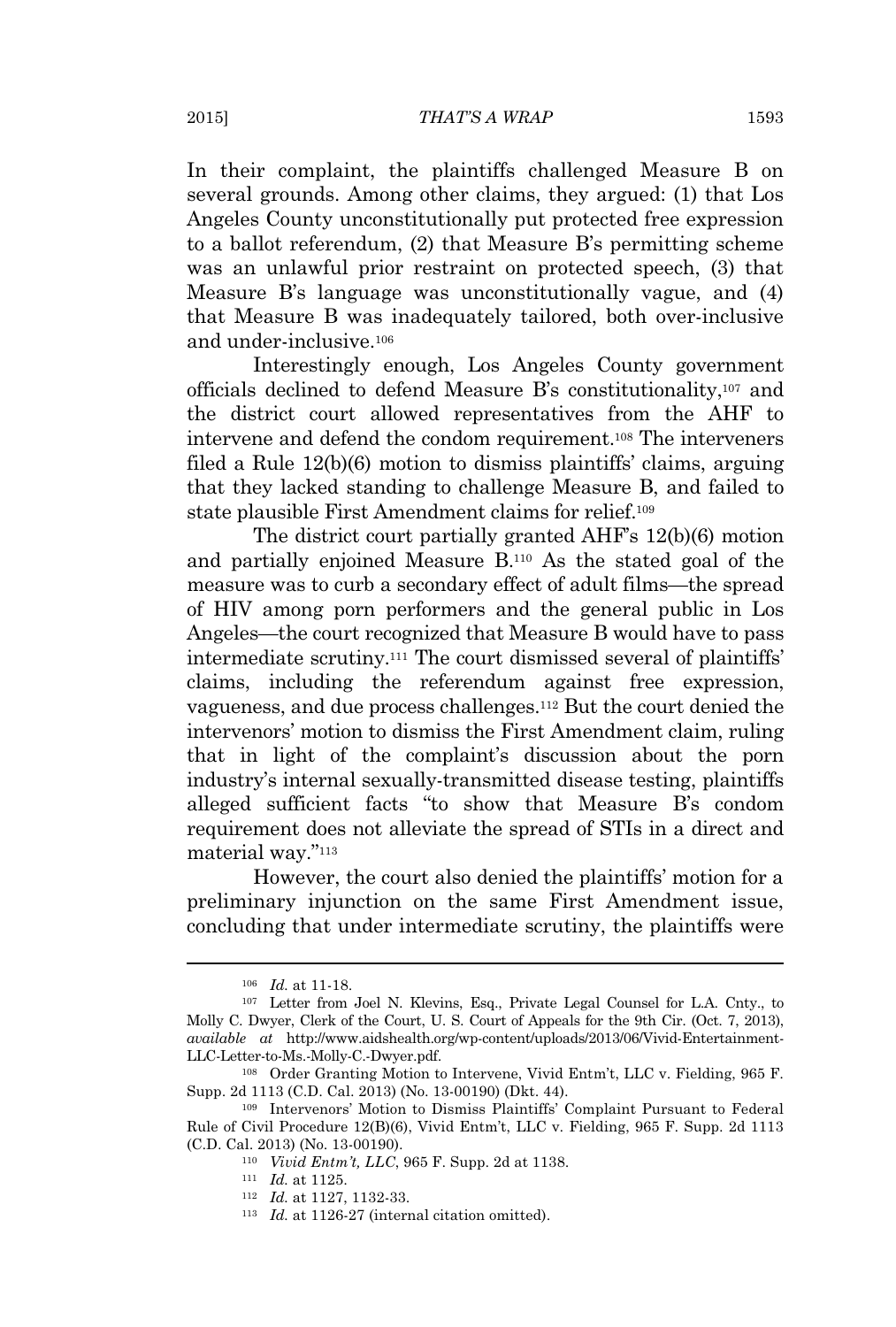unlikely to succeed on the merits.<sup>114</sup> The district court did, however, enjoin "the fees provision, the administrative search provision, and the prior restraint provisions" of Measure B, concluding that the plaintiffs were likely to succeed on the merits as the intervenors had made no showing that those provisions were narrowly tailored.<sup>115</sup> So after all of that, what remained of Measure B was its condom requirement and the permit scheme; the district court enjoined most of the enforcement mechanisms, but still upheld the portions of the law requiring performers to use protection.<sup>116</sup>

The plaintiffs appealed to the Ninth Circuit, raising two rather interesting First Amendment questions, which this article will discuss *infra* Section III. First, whether Measure B's condom requirement is merely a de minimis restriction on the manner in which plaintiffs can convey their desired message, or a ban on the message itself. The crucial distinction lies in how one defines the relevant First Amendment message of adult films. Is condom-less sex itself an expression of some ideas or attitudes, or is it merely a method of communicating "more generally the adult films' erotic message"? <sup>117</sup> This Note argues that the correct answer is the former; that condomless sex is not merely a means of communicating a broader sexual message but is actually an important expression of sexual ideas and relationships.

Second, whether Measure B is narrowly tailored to achieve the government's health interest when it arguably "duplicates a voluntary testing and monitoring scheme that already is in place in the industry," the Adult Protection Health & Safety Service.<sup>118</sup> The key to this issue seems to be whether the porn industry's internal testing and prevention procedures are actually a viable, safe alternative to Measure B's condom requirement; that is, is one preventative method scientifically more effective than the other? This Note concludes that while the adult film industry's internal testing and preventative measures are seemingly thorough, they do not further the government's public health interest as effectively as Measure B's condom requirement.

<sup>114</sup> *Id.* at 1134.

<sup>115</sup> *Id.* at 1136*.*

<sup>116</sup> *Id.* at 1122-23, 34.

<sup>117</sup> Vivid Entm't, LLC v. Fielding, 774 F.3d 566, 579 (9th Cir. 2014) (citing City of Erie v. Pap's A.M., 529 U.S. 277, 293 (2000); Gammoh v. City of La Habra, 395 F.3d 1114, 1123 (9th Cir. 2005)).

<sup>118</sup> *Vivid Entm't, LLC*, 774 F.3d at 581.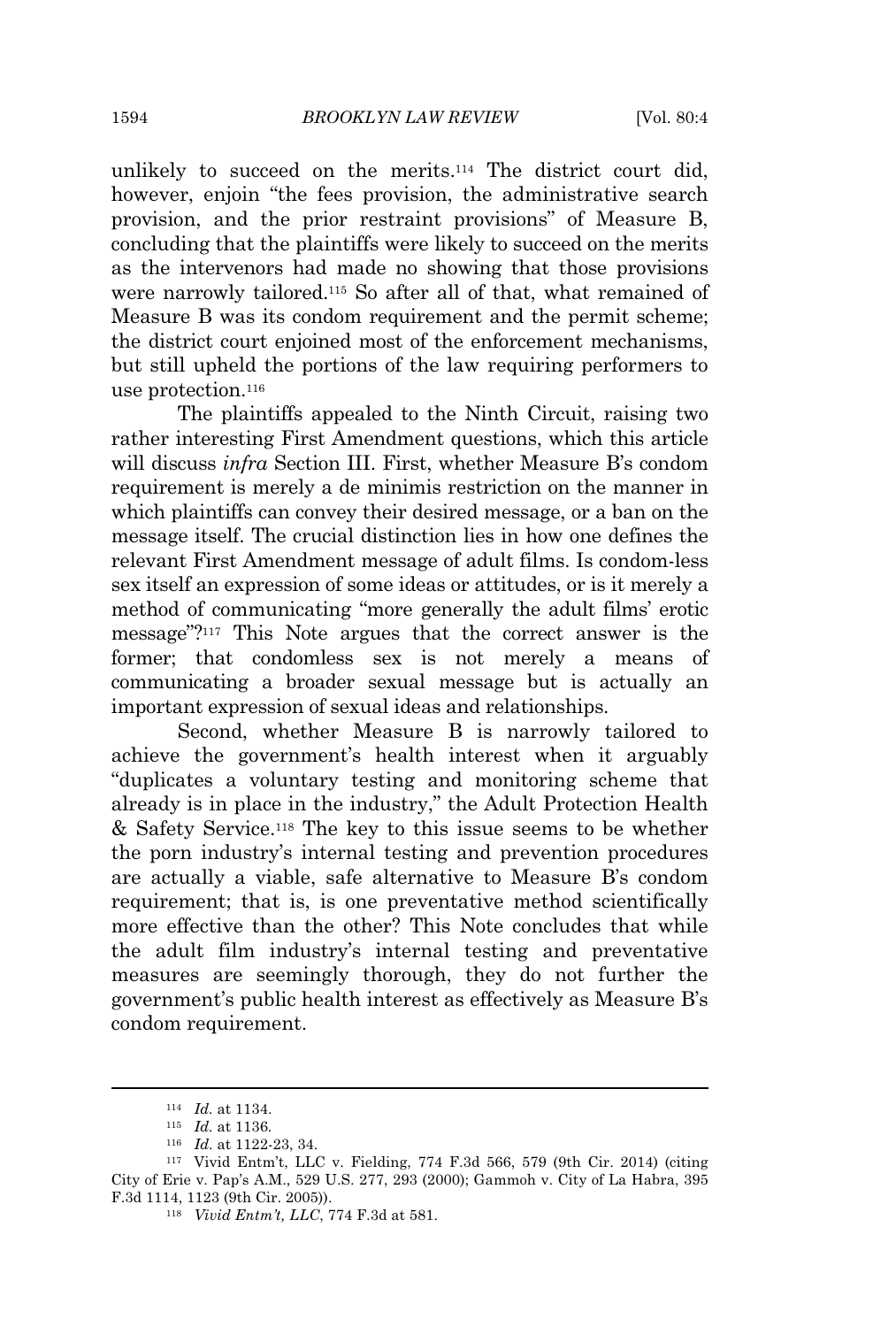#### 2015] *THAT'S A WRAP* 1595

After briefs and arguments, the Ninth Circuit affirmed the decision of the district court.<sup>119</sup> Addressing both First Amendment claims listed above, the Ninth Circuit held that the plaintiffs were unlikely to succeed on the merits because the mandate "has only a de minimis effect on expression, is narrowly tailored to achieve the substantial governmental interest of reducing the rate of sexually transmitted infections, and leaves open adequate alternative means of expression." 120

## III. THE CONDOM MANDATE: A SIGNIFICANT LIMIT ON PROTECTED EXPRESSION

One thing is clear: as Vivid's brief argues <sup>121</sup> and the Ninth Circuit seemingly acknowledges, Measure B's condom requirement will change the on-screen content of adult films produced in Los Angeles County.<sup>122</sup> The underlying question is how narrowly or broadly one defines the relevant First Amendment message of these adult films. Is a condom or the absence of a condom merely an incidental piece of a larger sexual message in an adult film, or is it more important to conveying a particular message about the consequences of human sexuality?

The Ninth Circuit was not without guidance in defining the relevant First Amendment message. The Supreme Court's opinion in *Spence v. State of Washington* requires courts to evaluate "not only whether someone intended to convey a particular message through that conduct, but also whether there is a 'great' likelihood 'that the message would be understood by those who viewed it.'" <sup>123</sup> *Spence* was not an adult speech case; it involved the arrest of a college student who, in protest of the Vietnam War, hung an upside-down American flag with an attached peace symbol from the window of his apartment.<sup>124</sup> The Court held the statute under which the student was arrested unconstitutional, as it criminalized protected expressive conduct likely to be understood by others.<sup>125</sup>

<sup>119</sup> *Id.* at 577.

<sup>120</sup> *Id.* at 578.

<sup>121</sup> Brief of Plaintiffs-Appellants at 41-42, Vivid Entm't, LLC v. Fielding, 965 F. Supp. 2d 1113 (C.D. Cal. 2013) (No. 13-00190).

<sup>122</sup> *Vivid Entm't, LLC*, 774 F.3d at 579 (holding that "the condom mandate does not ban the *relevant* expression completely. Rather, it imposes a de minimis restriction") (emphasis in original).

<sup>123</sup> *Id.* (citing Spence v. State of Wash., 418 U.S. 405, 410-11 (1974)).

<sup>124</sup> *Spence*, 418 U.S. at 405.

<sup>125</sup> *Id.* at 414-15.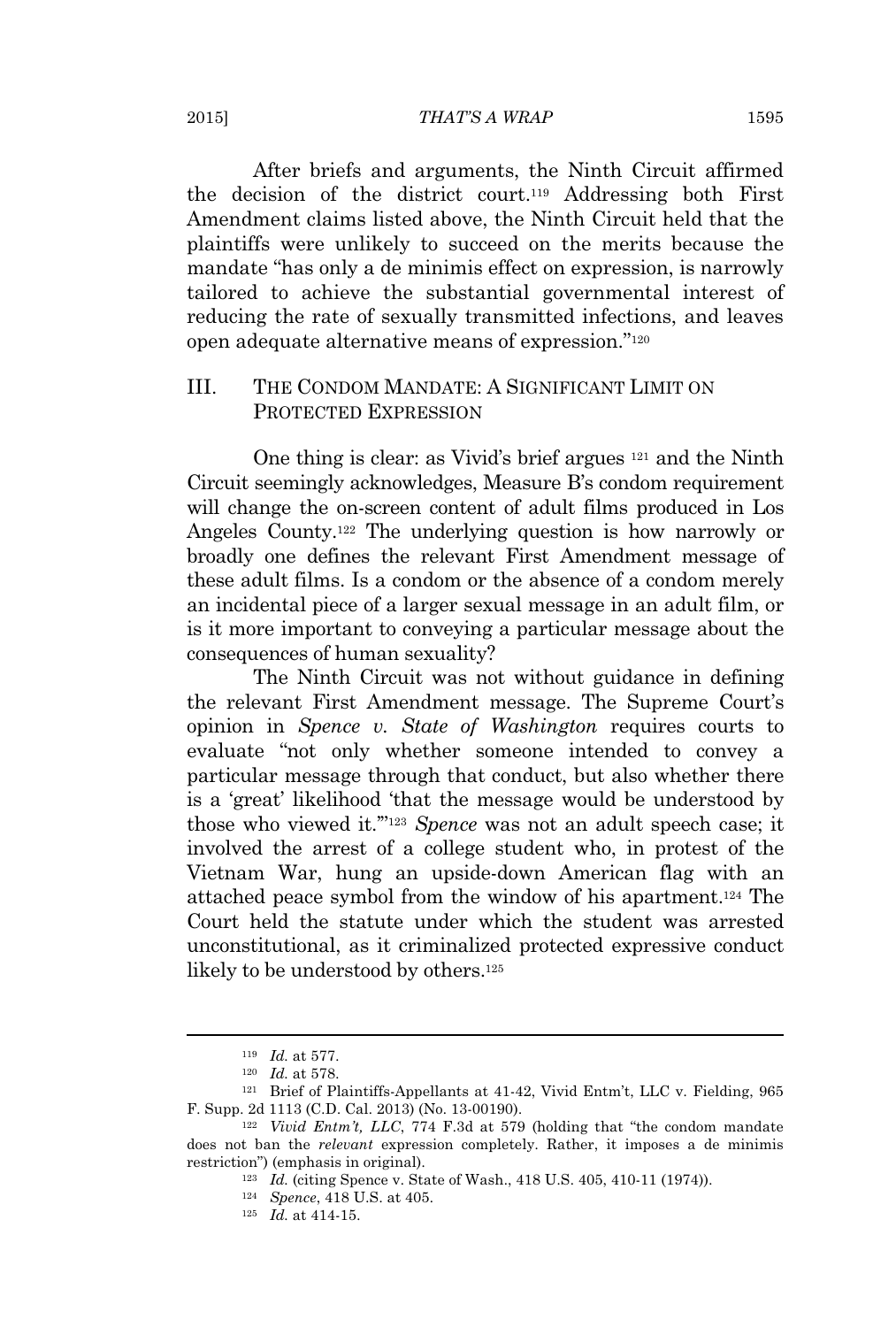So in light of *Spence*, the Ninth Circuit evaluated the plaintiffs' argument "that condomless sex differs from sex generally because condoms remind the audience about real-world concerns such as pregnancy and disease. Under this view, films depicting condomless sex convey a particular message about sex in a world without those risks." <sup>126</sup> If condomless sex is actually a crucial part of the message you are trying to convey, then, the plaintiffs argued, a condom requirement was in fact "a complete ban on their protected expression." <sup>127</sup> If that were true, then Measure B would have to pass strict scrutiny.<sup>128</sup> But the Ninth Circuit rejected the idea that the relevant protected expression was the depiction of unprotected sex, stating that "Plaintiffs" argument presupposes that their relevant expression for First Amendment purposes is the depiction of condomless sex. But 'simply to define what is being banned as the "message" is to assume the conclusion.'" <sup>129</sup> The court seemingly sensed a danger in narrowly defining a particular brand of adult expression in order to avoid regulation.

Instead, the court cited logic from several cases involving restrictions on full-nude exotic dancing. The first case was *City of Erie v. Pap's A.M.*, a case in which the Supreme Court upheld an ordinance requiring full-nude dancers to wear pasties and Gstrings, because while the law limited "the erotic message by muting that portion of the expression that occurs when the last stitch is dropped," the effect on the overall protected expression was de minimis.<sup>130</sup> The second case was *Barnes v. Glen Theatre, Inc.*, in which the Supreme Court held that another pastie and Gstring regulation on full-nude exotic dancing "[did] not deprive the dance of whatever erotic message it convey[ed]; it simply ma[de] the message slightly less graphic." <sup>131</sup> The Ninth Circuit also cited its own cases as well as those of several sister circuits, all applying similar analyses to wardrobe and distance restrictions on exotic dancing.<sup>132</sup> All together, those cases establish that generally, courts see no substantial difference between fully nude

<sup>126</sup> *Vivid Entm't, LLC*, 774 F.3d at 579 (summarizing the court's understanding of Plaintiffs' argument).

<sup>127</sup> *Id.* at 578.

<sup>128</sup> *Id.*

<sup>129</sup> *Id.* (quoting City of Erie v. Pap's A.M., 529 U.S. 277, 293 (2000)).

<sup>130</sup> *Pap's A.M.*, 529 U.S. at 279.

<sup>131</sup> Barnes v. Glen Theatre, Inc., 501 U.S. 560, 571 (1991).

<sup>132</sup> *See Vivid Entm't, LLC*, 774 F.3d at 579-80 (citing Sensations, Inc. v. City of Grand Rapids, 526 F.3d 291, 299 (6th Cir. 2008)); Fantasy Ranch v. City of Arlington, 459 F.3d 546, 562 (5th Cir. 2006); Gammoh v. City of La Habra, 395 F.3d 1114, 1122 (9th Cir. 2005); Heideman v. S. Salt Lake City, 348 F.3d 1182, 1195-96 (10th Cir. 2003)).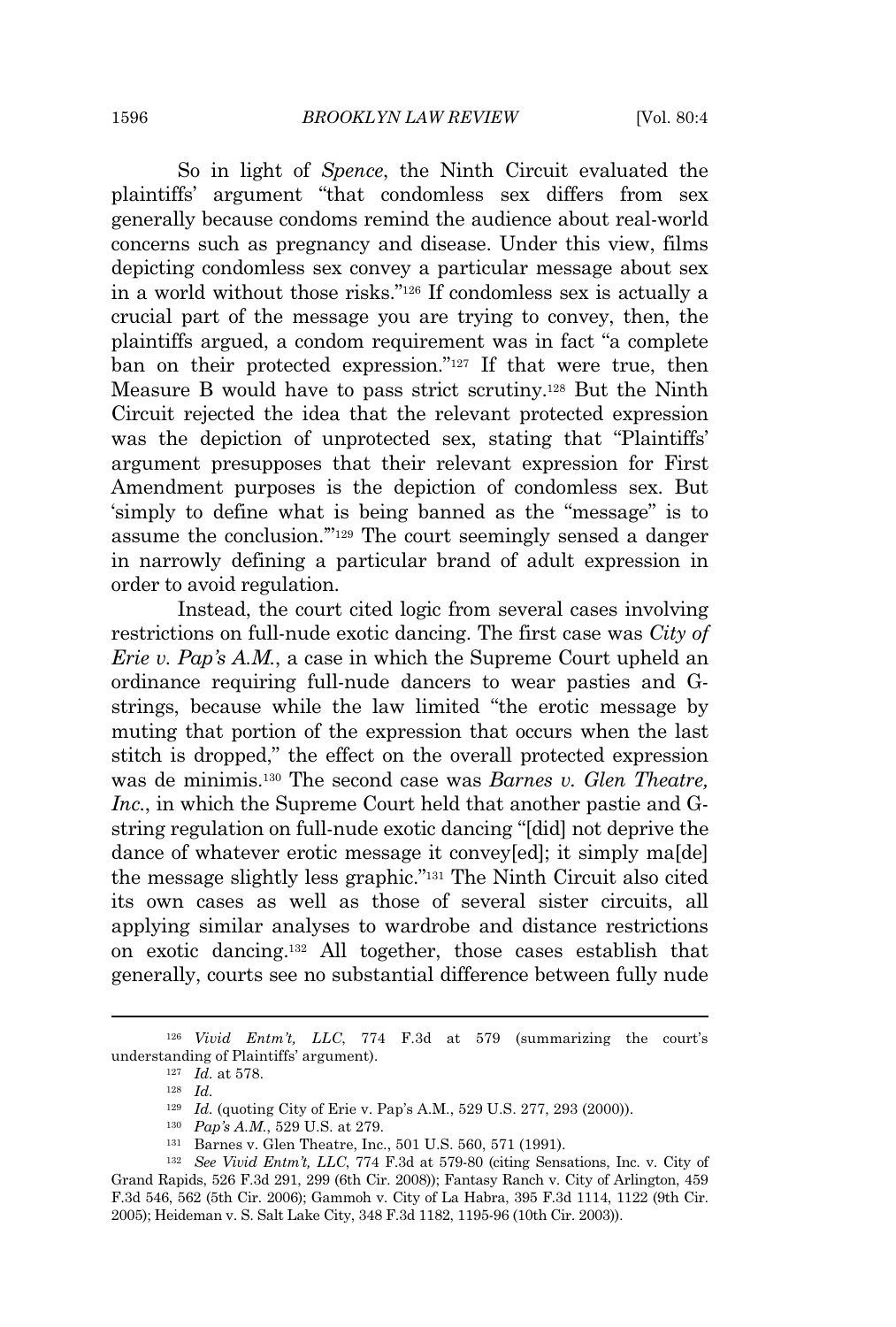and partially nude exotic dancing; any restrictions on those activities are mostly de minimis. But are the two activities, fullnude dancing and adult films, really so synonymous? AHF adopted that position in their brief, stating that "the only difference between the condoms required here and the pasties and G-strings required in *Barnes* and *Erie* . . . is that condoms can be hidden . . . while pasties and G-strings cannot be 'edited out."<sup>133</sup>

Establishing its view of how to define the First Amendment expression at issue, the Ninth Circuit found that Measure B was not a complete ban on protected expression, and held that "whatever unique message Plaintiffs might intend to convey by depicting condomless sex, *it is unlikely that viewers of adult films will understand that message*. So condomless sex is not the relevant expression for First Amendment purposes; instead, the relevant expression is more generally the adult films' erotic message." 134

Stop and think about that for a second; the Ninth Circuit's application of intermediate scrutiny partly rests on the idea that people who watch porn do not and cannot appreciate the artistic differences between scenes depicting condom use and scenes depicting unprotected sex. Such a conclusion is unfounded. Perhaps it is based on an underlying animus or indifference toward pornography. Maybe it is based on a low estimation of the mental faculties of those who watch adult films. Regardless, it seems counterintuitive to conclude that people who watch porn, in part to fantasize about their own participation in the depicted sexual milieus, would not have their suspension of disbelief interrupted by the presence of a condom.

Moreover, in some cases Measure B's impact will extend well beyond viewers' enjoyment of adult films showing a world without consequences to sexual conduct. Some argue that the difference between unprotected and protected sex is crucially important to the video's message and the viewer's cultural identity. For instance, practicing unprotected sex is particularly important to some portions of gay communities, where "barebacking" represents a special hyper-masculine cultural identity.<sup>135</sup> By "[f]orcing a gay porn star" to use protection, Los Angeles County is effectively "sheathing his sword, blunting his masculinity, power,

<sup>133</sup> Intervenor Defendants-Appellees' Answering Brief at 23, Vivid Entm't, LLC v. Fielding, 774 F.3d 566 (9th Cir. 2014) (No. 13-56445).

<sup>134</sup> *Vivid Entm't, LLC*, 774 F.3d at 579 (emphasis added).

<sup>135</sup> Alexander S. Birkhold, *Poking Holes in L.A.'s New Condom Requirement: Pornography, Barebacking, and Speech*, 90 WASH. U.L. REV. 1819 (2013).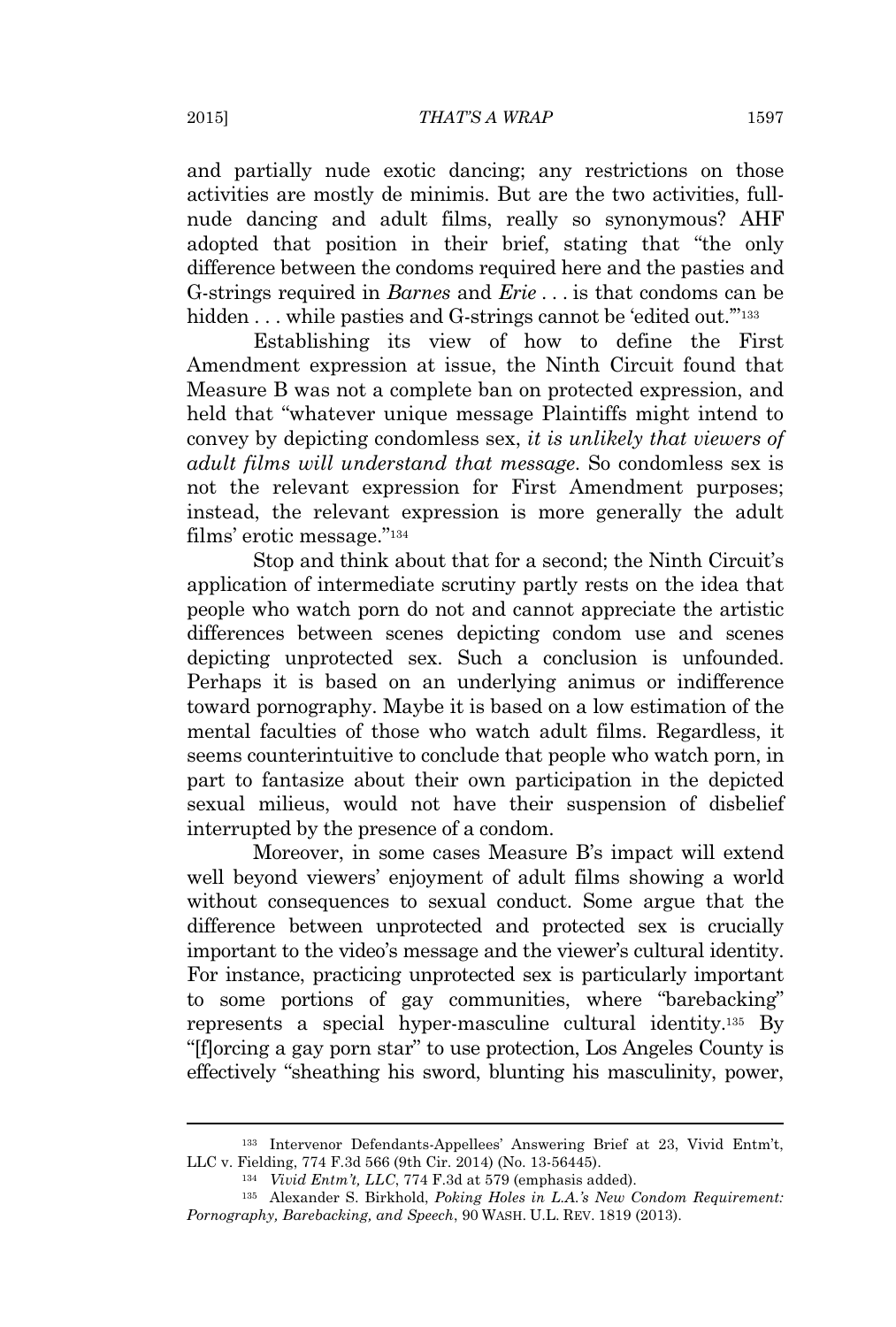and speech." <sup>136</sup> In the case of the gay barebacking subculture,<sup>137</sup> the condom makes a world of difference; its absence or presence is integral to expressing the subculture's ideas about gender, power, and sexuality. Some people expressly identify as barebackers while others refuse to take the label because of the stigma attached to it.<sup>138</sup> But it is clear that for some gay men, barebacking is not merely an act or preference, but an attribute of their sexual identity.<sup>139</sup> As important as barebacking may be to some, the practice remains troubling because MSM who engage in unprotected sex are most at risk for contracting HIV/AIDS; in 2010, MSM were only 2% of the U.S. population but accounted for 63% of all new cases of HIV.<sup>140</sup> Measure B illustrates that, as a matter of policy, drawing the proper balance between the protected expression of one subculture and the broader public health and wellness can be a difficult analysis.

Performers in gay adult films and scenes use condoms far more frequently than performers in heterosexual films and scenes.<sup>141</sup> One study found that heterosexual adult films only use condoms in 7% of scenes depicting "penile sexual acts," while gay adult films use condoms in 64% of scenes depicting penile sexual acts.<sup>142</sup> Despite this large disparity in condom use between heterosexual and gay adult films, heterosexuals have no

<sup>142</sup> *Id.* at 3.

<sup>136</sup> *Id.*

<sup>137</sup> For more information about identifying those who practice gay barebacking as a distinct subculture within the gay community at large, *see generally* TIM DEAN, UNLIMITED INTIMACY: REFLECTIONS ON THE SUBCULTURE OF BAREBACKING (2009). *But see* Marc Spindelman, *Unlimited Intimacy: Reflections on the Subculture of Barebacking*, 23 YALE J.L. & FEMINISM 179, 253 (2011) (offering a summary and critical legal review of Dean's arguments).

<sup>138</sup> A. Carballo-Diéguez et al., *Is 'Bareback' a Useful Construct in Primary HIV-Prevention? Definitions, Identity, and Research*, NATIONAL INSTITUTES OF HEALTH 7 (Jan. 2009), *available at* http://www.ncbi.nlm.nih.gov/pmc/articles/PMC2669431/ pdf/nihms101240.pdf.

<sup>139</sup> *See* Tim Dean, *Breeding Culture: Barebacking, Bugchasing, Giftgiving*, 49 MASS. REV. 80, 81 (2008), *available at* http://www.acsu.buffalo.edu/~tjdean/documents/ BreedingCulture.pdf ("*Barebacker* has become a new sexual identity because the practice of unprotected sex contravenes gay community norms that were established and held sway throughout the first decade of the epidemic."); *see also* Perry N. Halkitis et al., *Barebacking Identity Among HIV-positive Gay and Bisexual Men: Demographic, Psychological, and Behavioral Correlates*, 19 AIDS S27 supp. 1 (2005), *available at* http://www.researchgate.net/profile/Richard\_Wolitski/publication/7899437\_Barebacking\_i dentity among HIV-positive gay and bisexual men demographic psychological and behavioral\_correlates/links/00b7d51b08deea71fe000000.pdf.

<sup>140</sup> *HIV Among Gay, Bisexual, and Other Men Who Have Sex With Men*, *supra* note 6.

<sup>141</sup> Corita R. Grudzen et al., *Condom Use and High-Risk Sexual Acts in Adult Films: A Comparison of Heterosexual and Homosexual Films*, 99 Supp. 1 AM. J. OF PUB. HEALTH 1 (2009), *available at* http://publichealth.lacounty.gov/std/docs/afi/Grudzen\_ AJPH\_Condoms\_07.pdf.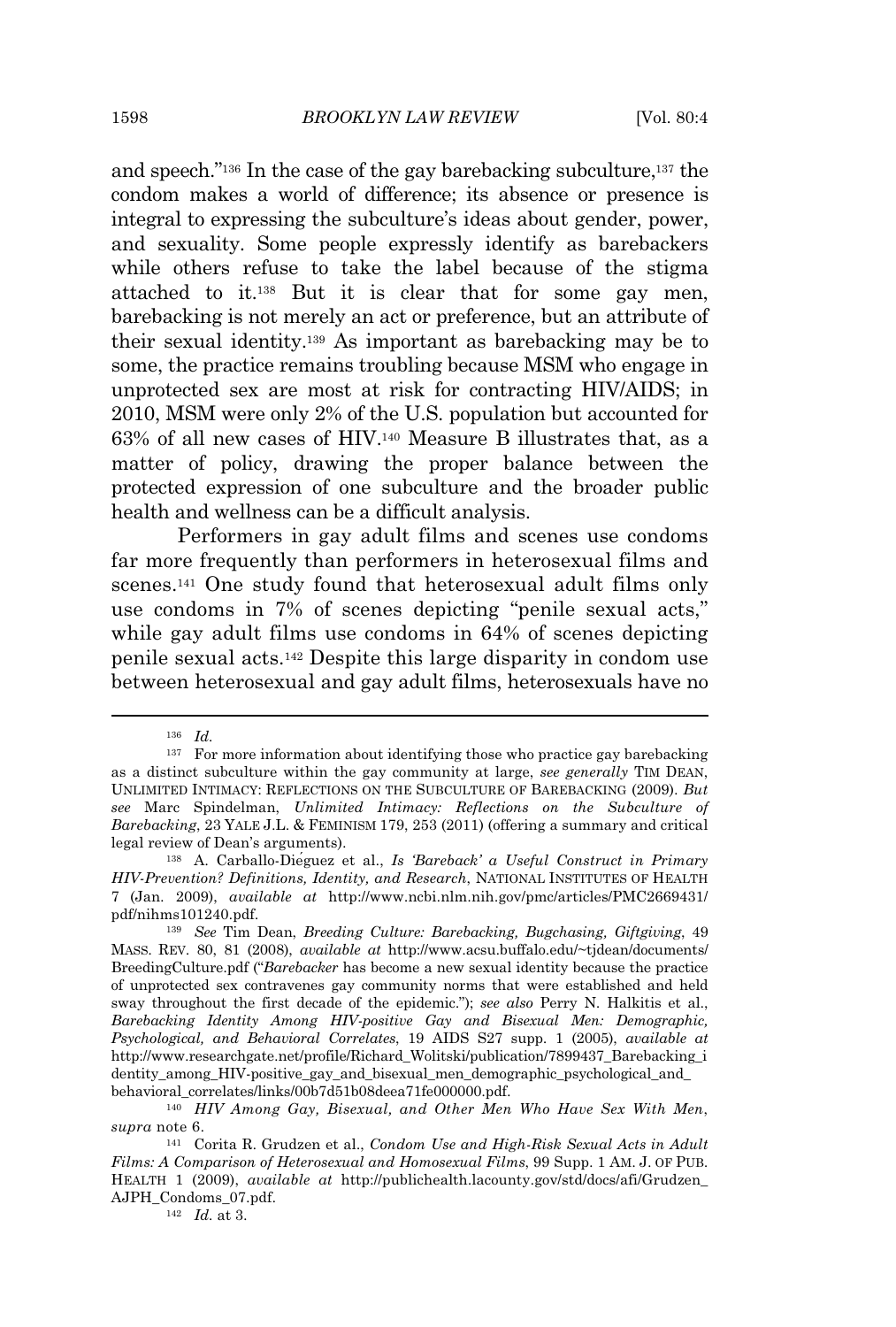identifiable analogue subculture to the barebacking portion of the LGBTQ community.<sup>143</sup> Yet, the difference between unprotected sex and protected sex is still important to many heterosexual viewers. In general, some heterosexual adults harbor a variety of negative feelings about using condoms, including the beliefs that condoms could break or fail during intercourse, reduce physical sensations of pleasure, are embarrassing to purchase, and are uncomfortable to wear.<sup>144</sup>

While Measure B was approved in the 2012 Los Angeles County elections, one should not interpret that success at the ballot box as a prevailing opinion among porn viewers that condoms don't matter to them. The presence of a condom on camera can be contrary to the message adult filmmakers wish to send. People view pornography for many reasons, one of which is to escape their reality and enjoy a virtual one, uninhibited by practical concerns about responsibility and consequences.<sup>145</sup> Adult films may not be popular for their rich screenplays and complex characters, but essential plot characteristics like character identity and inter-character relationships can be vitally important to those films. If producers want to film a scene calling for sexual acts between a monogamous married couple, one could imagine how a performer using a condom might break the viewer's suspension of disbelief and detract from the credibility of the film as a whole. If one considers a more extreme but not implausible scenario, Measure B might also prohibit a monogamous, married couple from filming their unprotected sexual exploits for commercial gain; while those two people likely do not pose the HIV risks to one another that Measure B is designed to prevent, the law arguably prohibits

<sup>143</sup> Birkhold, *supra* note 135, at 1824 ("The expression, and the social and political meaning behind [barebacking], does not exist in straight pornography in the same manner."). Birkhold argues that Measure B is content-neutral but fails intermediate scrutiny because it fails to leave open ample alternative methods of communication. *Id.* at 1823. Birkhold also argues, as this Note does, that adding a condom to the bareback video changes the meaning of the speech itself. *Id.*

<sup>144</sup> Kyung-Hee Choi et al., *What Heterosexual Adults Believe About Condoms*, 331 NEW ENG. J. MED. 6, 6-7 (Aug. 11, 1994). (noting that of 5331 heterosexual survey respondents ages 18-49, 54% believed condoms could fail, 41% believed they reduced pleasure, 35% expressed embarrassment when purchasing them, and 21% reported discomfort when wearing them).

<sup>145</sup> *See* Elizabeth Sbardellati, *Skin Flicks Without the Skin: Why Government Mandated Condom Use in Adult Films is a Violation of the First Amendment*, 9 NW. J. L. & SOC. POL'Y. 138, 150 (2013). ("According to consumers of adult films . . . the content of adult films is a fantasy created by the sexual encounters on-screen, and the manner in which those sexual encounters occur is inextricably tied to that fantasy.").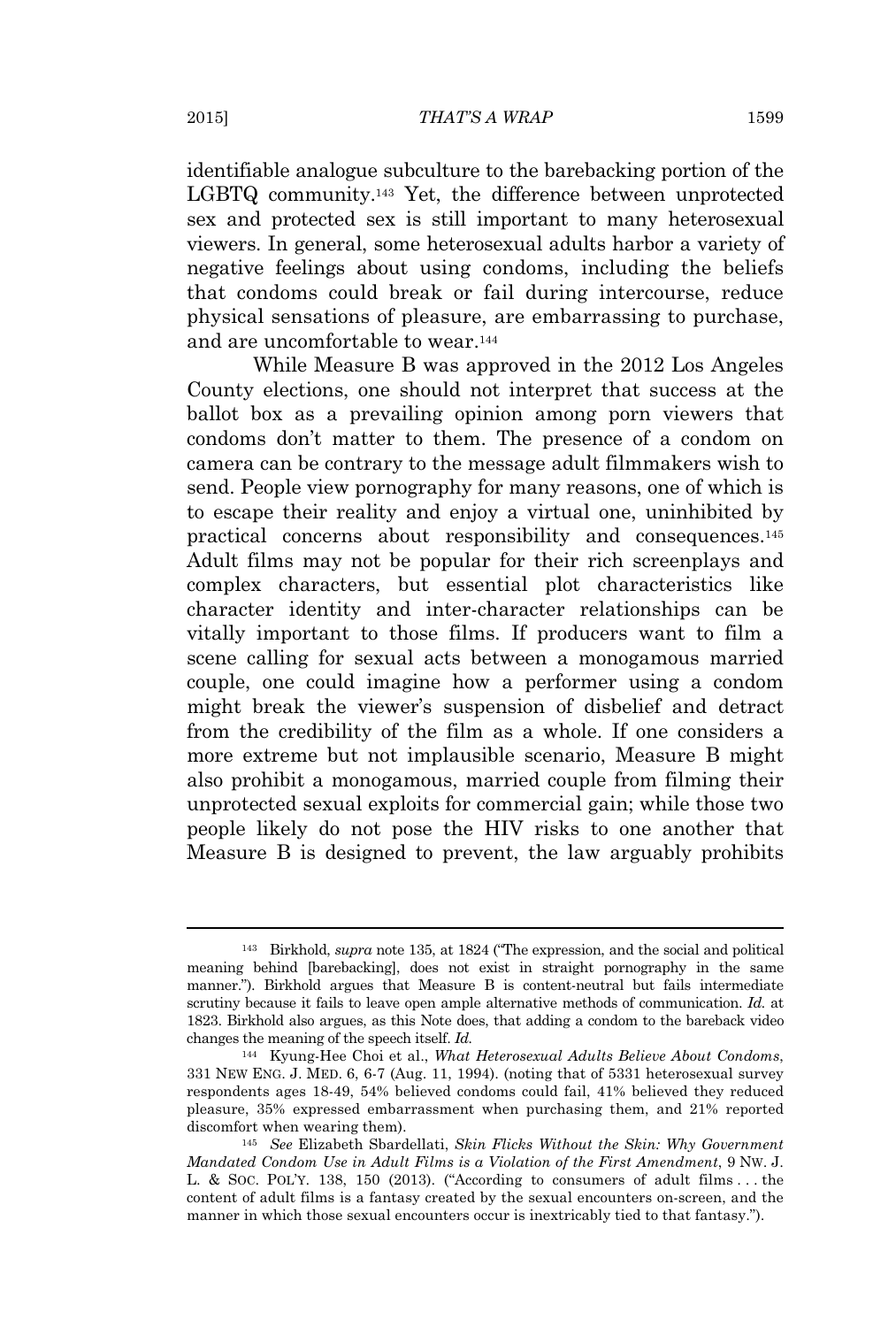their expressive conduct.<sup>146</sup> For all these reasons, Measure B's impact on the actual content of adult films might not be as minimal as the Ninth Circuit describes it.

Another factor for evaluating whether Measure B's impact is de minimis is whether adult filmmakers are actually required to show the use of condoms on camera. The law's supporters argued that Measure B contains no language requiring producers to actually show performers using condoms on camera.<sup>147</sup> Therefore, any impact on the actual content of the adult films is de minimis, especially in light of the fact that "filmmakers can create the illusion of condomless sexual intercourse through special effects, camera angles, and editing." <sup>148</sup> This position must have resonated with the Ninth Circuit, which stated in a footnote that even if unprotected sex were the relevant First Amendment expression, Measure B would not "prohibit the *depiction* of condomless sex," but would restrict "only the way the film is *produced*," particularly if the district court determines on remand "that special effects could be used to edit condoms out of adult films." 149

This view demonstrates both a lack of understanding about how special effects work and an unrealistic expectation of how effective they would be at removing condoms from footage. Editing out condoms in post-production would impose high costs on producers, and would effectively prevent smallerbudget adult filmmakers from competing in the same arenas as large production companies. Adult films aren't budgeted like traditional feature films.<sup>150</sup> In an industry like adult films, where the average budget for a feature-length film is only approximately \$25,000,<sup>151</sup> finances must be tightly controlled. Larger budget adult films have gained some popularity in the last few years,<sup>152</sup> but they are exceptions to the industry norm.

<sup>146</sup> *See* Christopher A. Ramos, Note, *Wrapped in Ambiguity: Assessing the Expressiveness of Bareback Pornography*, 88 N.Y.U. L. REV. 1839, 1871-72 (2013).

<sup>147</sup> Intervenor Defendants-Appellees' Answering Brief at 2, 13, Vivid Entm't, LLC v. Fielding, 774 F.3d 566 (9th Cir. 2014) (No. 13-56445).

<sup>148</sup> *Id.* at 37.

<sup>149</sup> *Vivid Entm't, LLC*, 774 F.3d at 579, n.6.

<sup>150</sup> Four of the five top-grossing, non-animated feature films of 2014 (The Hunger Games: Mockingjay–Part One, Guardians of the Galaxy, Captain America: The Winter Soldier, and The Hobbit: The Battle of the Five Armies) had production budgets of \$125 million or more. *See 2014 Domestic Grosses*, BOXOFFICEMOJO.COM, http://boxofficemojo.com/ yearly/chart/?yr=2014&p=.htm (last updated Feb. 26, 2015 8:36 AM); *The Hobbit: Battle of the Five Armies*, IMDB.com, http://www.imdb.com/title/tt2310332/ (last visited Mar. 17, 2015).

<sup>151</sup> Matt Richtel, *Lights, Camera, Lots of Action. Forget the Script*, N.Y. TIMES (July 7, 2009), http://www.nytimes.com/2009/07/08/business/media/08porn.html.

<sup>152</sup> Pirates II: Stagnetti's Revenge, the popular sequel to the hit adult film Pirates: XXX, had an estimated budget of \$8 million. *Box Office/Business for Pirates II:*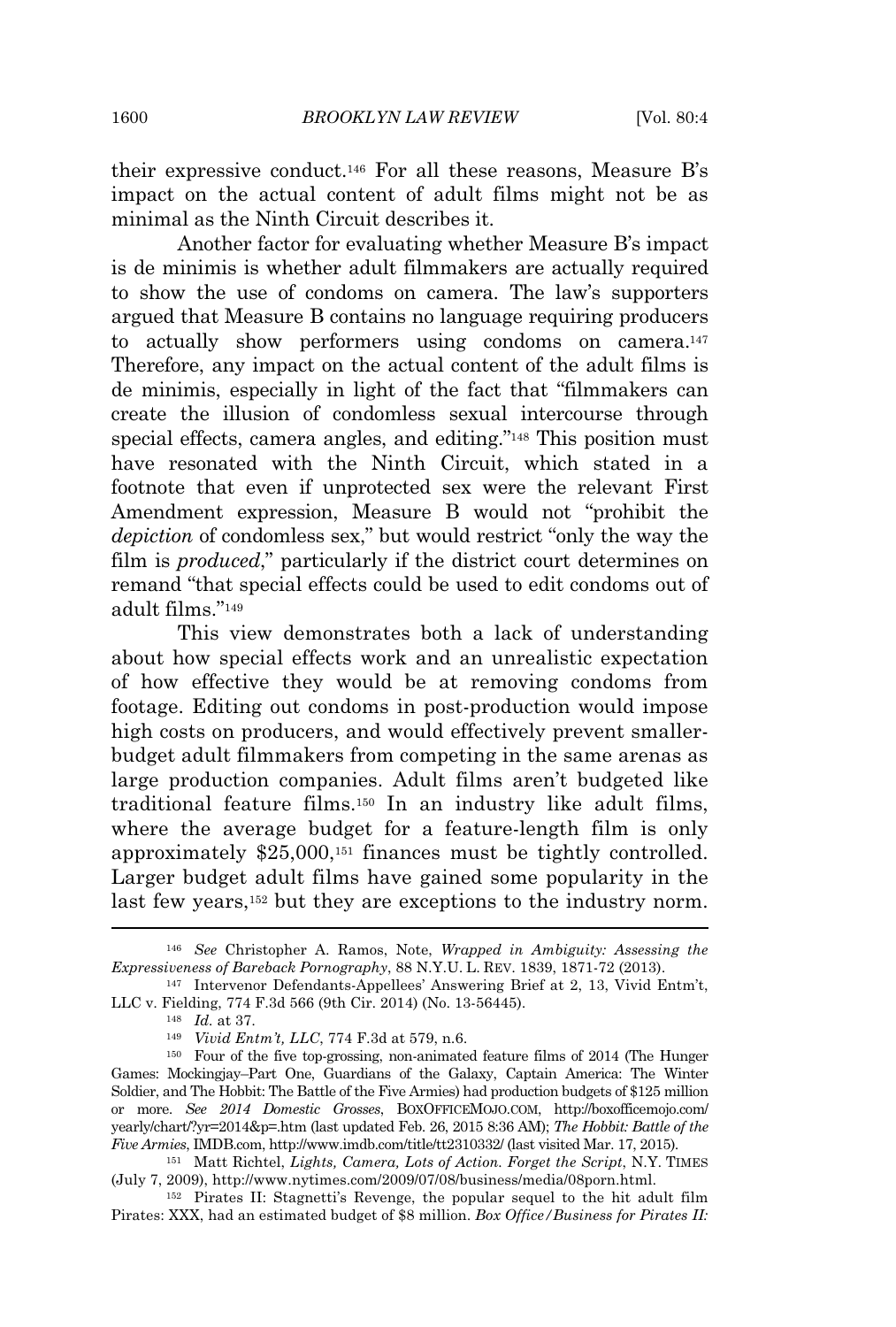The added costs of special effects to digitally remove any condoms from a film will likely prove too burdensome for some producers, forcing them to give in to the condom requirement, resort to trick shots that obstruct view of the condoms, or merely simulate rather than actually depict sex acts. Even those producers who can afford these special effects and choose to implement them in their films will have to accept the practical imperfections of computer generated imagery. The biggest-budget adult films do not have the kind of financial freedom to pay for Industrial Light  $\&$  Magic<sup>153</sup> to conduct their computer generated imagery.<sup>154</sup> And while it may be *technically* true that filmmakers are not required to actually show the condoms on camera,<sup>155</sup> using special effects, trick camera angles, or simulated sex acts could all interrupt viewers' suspension of disbelief and materially alter adult films.<sup>156</sup>

The Ninth Circuit's opinion in *Vivid Entertainment* too narrowly defines the relevant, protected First Amendment message in these condomless adult films. The condom itself is not just a prop or costume piece; it conveys messages about real-life risks, the relationship between the characters, the sexual identities of the performers and viewers, and the setting in which the scene takes place. Moreover, the average porn viewer is perfectly capable of appreciating those differences. It doesn't take a degree in English Literature or Film Studies to see a condom and infer the types of information listed above. Measure B will impose substantial restrictions on those producers who wish to depict consenting adults engaging in condomless sex. While it is conceivable that special effects could ameliorate the visual impact of the condom in these scenes, they aren't a realistic alternative, given the budget and time constraints and the practical limitations of special effects. Nor is the solution simply to require adult filmmakers to shoot

*Stagnetti's Revenge*, IMDB.COM, http://www.imdb.com/title/tt1266097/business?ref\_= tt\_dt\_bus (last visited Feb. 25, 2015).

<sup>153</sup> Industrial Light & Magic is one of the foremost special effects companies in the world, founded by George Lucas in 1975, and responsible for the visual effects from many of the most popular films of the last few decades. *See* INDUS. LIGHT & MAGIC, http://www.ilm.com.

<sup>154</sup> Bryn Pryor, *How the Porn Industry Set the Stage for Micro-Budget Filmmaking*, INDIEWIRE.COM (Feb. 6, 2015), http://www.indiewire.com/article/how-theporn-industry-set-the-stage-for-micro-budget-filmmaking-20150206 ("The average fivescene, two-hour feature costs around \$25,000 all-in, post included.").

<sup>155</sup> Intervenor Defendants-Appellees' Answering Brief at 2, 13, Vivid Entm't, LLC v. Fielding, 774 F.3d 566 (9th Cir. 2014) (No. 13-56445).

<sup>156</sup> Brief of Plaintiffs-Appellants at 41-42, Vivid Entm't, LLC v. Fielding, 774 F.3d 566 (9th Cir. 2014) (No. 13-56445).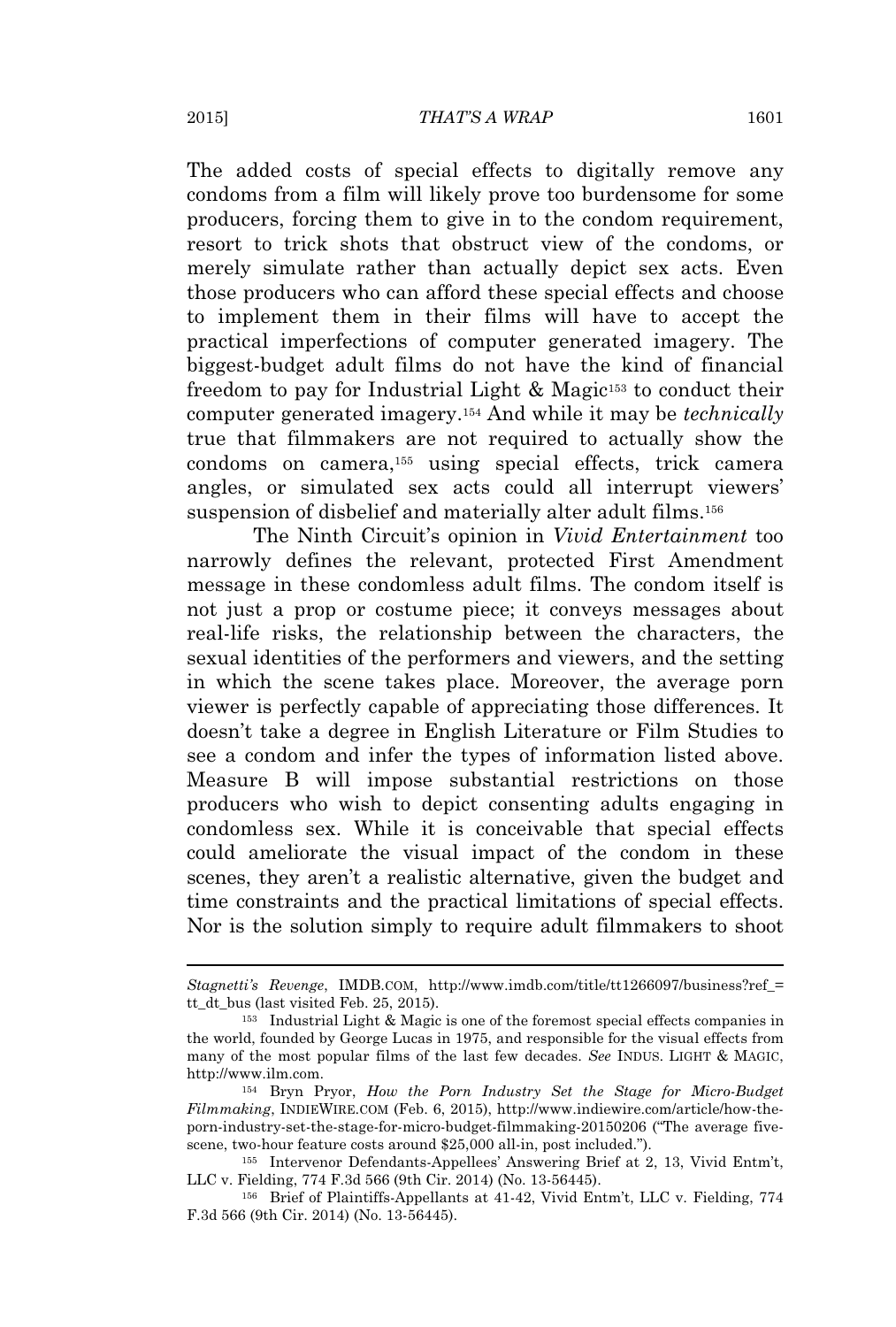from such angles as to avoid showing sexual penetration. If the only options for producers in Los Angeles County who don't want condoms to appear in their films are to (1) spend substantial budget resources on VFX or (2) film from angles that conceal the condom, the producers will choose the latter; the measure will operate as a de facto regulation against "hardcore" pornography.<sup>157</sup> For those reasons, Measure B's restriction on adult films in Los Angeles County is not de minimis, but is in fact substantial. For that reason, the law should be subject to strict scrutiny.

#### IV. THE CONDOM MANDATE: A NECESSARY RESTRICTION

Whether strict scrutiny or intermediate scrutiny is the proper standard, most people would concede that the government generally has a compelling interest in preventing the spread of infectious diseases among its citizens. In this case, the plaintiffs didn't challenge the government's interest in the health of its citizens, but instead argued that requiring condoms in adult films to prevent the spread of HIV/AIDS to the general public was a solution in search of a problem.<sup>158</sup> Put differently, they did not believe that performers actually spread disease among each other and in the outside community at such a rate as to create a meritorious problem. That's been one of the contentious issues throughout this litigation: is there any proof that adult film actors are endangering public health?

We know little about the prevalence of infectious diseases on adult film sets, and even less about how often those infections are spread to the larger community. Because adult film performers "are a highly stigmatized population and are a difficult population to identify for any study," it is difficult to establish what percentage of the industry is infected with any given STD.<sup>159</sup> While it may seem perfectly logical that Measure B's condom requirement

<sup>157</sup> "Hardcore" pornography depicts actual sexual penetration while "softcore" pornography does not. *See Hard-core Definition*, MERRIAM-WEBSTER.COM, http://www.merriam-webster.com/dictionary/hard-core (last visited Feb. 25, 2015) ("[O]f pornography: containing explicit descriptions of sex acts or scenes of actual sex acts compare soft-core.").

<sup>158</sup> Brief of Plaintiffs-Appellants at 37, Vivid Entm't, LLC v. Fielding, 774 F.3d 566 (9th Cir. 2014) (No. 13-56445) ("There is thus no basis for evaluating the government interest in enforcing Measure B, identifying an actual problem in need of solving, or establishing a direct causal link between adult film and the spread of STDs, as constitutional scrutiny requires.") (internal quotes omitted).

<sup>159</sup> Cristina Rodriguez-Hart et al., *Sexually Transmitted Infection Testing of Adult Film Performers: Is Disease Being Missed?*, SEXUALLY TRANSMITTED DISEASES (2012), *available at* http://www.aidshealth.org/wp-content/uploads/2012/11/OLQ201418\_1.pdf (finding that among a sample group of 168 adult film performers, 47 (28%) tested positive for gonorrhea or chlamydia over the course of 4 months).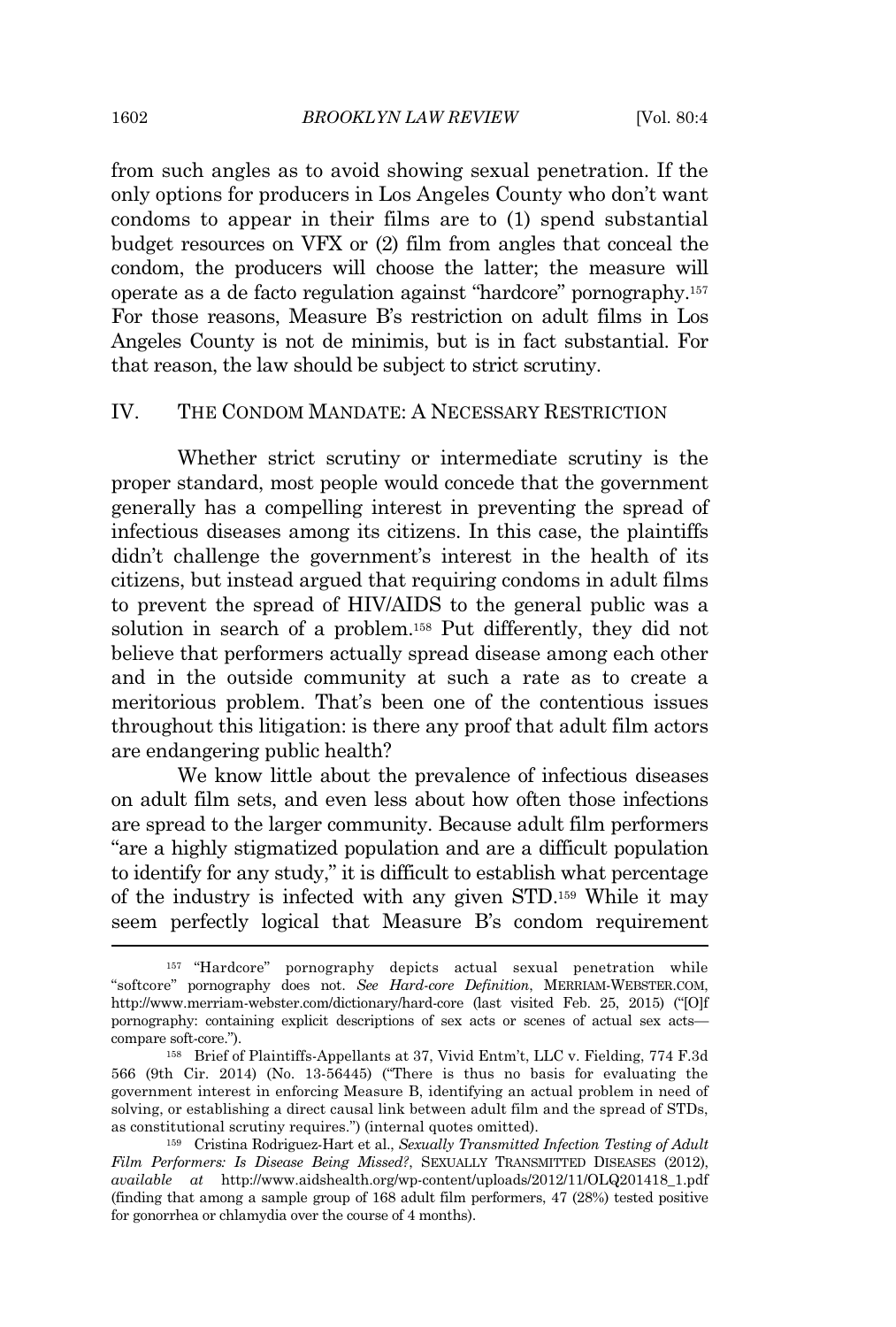could prevent porn stars from passing their infections on to the general population of Los Angeles County, plaintiffs argue that the empirical data simply doesn't exist *en masse* to support or refute that proposition.<sup>160</sup> Plaintiffs argue that because there is no clear link between unprotected sex in the adult film industry and HIV infections in the populous at large, the law should not pass constitutional muster.<sup>161</sup>

One point of uncertainty in this case, at least in the district court, was the degree of correlation that Measure B's proponents had to show between a condom requirement and a reductive effect on HIV transmission. Generally, local governments are not required to commission their own studies or find new evidence linking a law to undesirable secondary effects, and may instead rely upon research previously conducted in other locations.<sup>162</sup> Provided that local governments rely upon evidence that "is reasonably believed to be relevant to the problem that the city addresses," they are not required to act as independent research hubs in order to confront the secondary effects of protected expression.<sup>163</sup> Vivid Entertainment argued that the County's failure to mention the adult film industry in its recent comprehensive HIV/AIDS study and plan<sup>164</sup> reveals that unprotected sex between adult film performers does not play "*any* significant role in the incidence of HIV in the county." <sup>165</sup> After all, if this was truly a problem in need of a solution, why wouldn't it arise in a study about the major contributors to HIV/AIDS in the County?

Here, Los Angeles presents a particularly difficult issue because the adult film industry is overwhelmingly concentrated within the area;<sup>166</sup> studies from other locations about the spread of STDs from the adult film industry to general populations are not available because there aren't meaningful sample sizes in many

<sup>160</sup> Brief of Plaintiffs-Appellants at 21, Vivid Entm't, LLC v. Fielding, 774 F.3d 566 (9th Cir. 2014) (No. 13-56445) ("Indeed, there is no record evidence in the first instance that [HIV] transmissions from adult film performers to the public occur.").

<sup>161</sup> Brief Of Plaintiffs-Appellants at 21, Vivid Entm't, LLC v. Fielding, 774 F.3d 566 (9th Cir. 2014) (No. 13-56445).

<sup>161</sup> *Id.* at 42-44.

<sup>162</sup> City of Renton v. Playtime Theatres, Inc., 475 U.S. 41, 51-52 (1986) (holding that the City of Renton, WA could justify its adult zoning ordinance by relying upon studies conducted in nearby Seattle, WA).

<sup>163</sup> *Id.*

<sup>164</sup> HUSTED, *supra* note 2.

<sup>165</sup> Brief of Plaintiffs-Appellants at 43, Vivid Entm't, LLC v. Fielding, 774 F.3d 566 (9th Cir. 2014) (No. 13-56445).

<sup>166</sup> Josh Sanburn, *Sexodus: Porn Industry Mulls a Future Outside L.A.*, TIME MAG. (Sept. 13, 2013), http://nation.time.com/2013/09/13/sexodus-porn-industry-mullsa-future-outside-l-a/.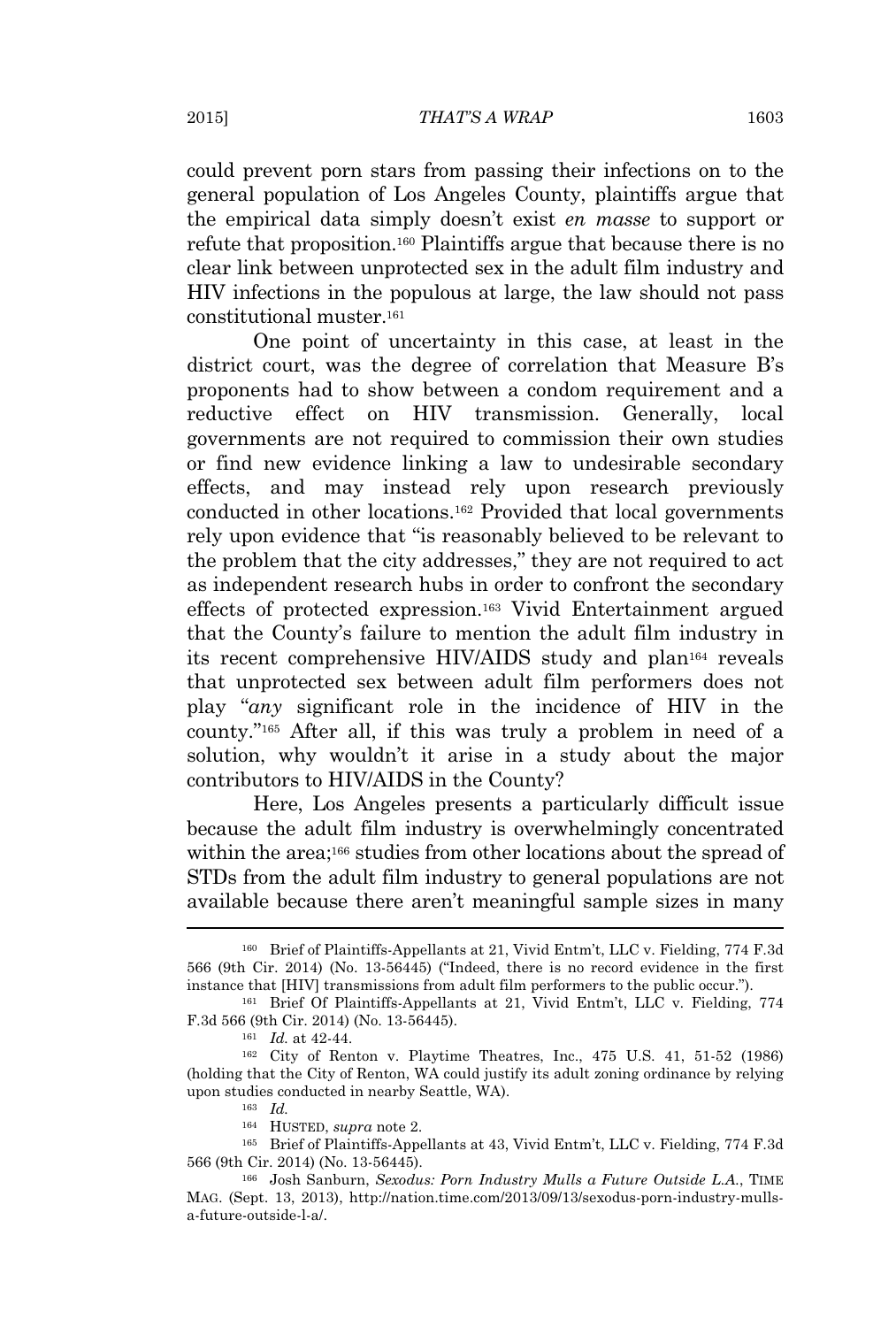places outside of Los Angeles County. But the AIDS Healthcare Foundation argued that Measure B is based upon Los Angeles' own findings that in 2009, approximately 20% of the adult film industry was infected with a sexually transmitted disease.<sup>167</sup> Even in 2009, the County concluded that "screening alone is insufficient to prevent STDs and HIV/AIDS" and "other preventive measures . . . should be employed . . . such as condom use." <sup>168</sup> It's not a smoking gun link between the adult film industry and infectious diseases in the general public, but the idea that the condom mandate will reduce STDs among performers and the public at least accords with our common sense notions about safer sex practices.

But that leads to the larger issue of whether this condom requirement is really necessary to protect public health. Many within the adult film industry have protested Measure B because they believe the industry's own testing standards and self-policing are more than effective controls on the spread of sexually transmitted diseases among performers. Diane Duke, the president of the Free Speech Coalition, says "it's much safer . . . to be a performer . . . in our industry than just out in the general public, meeting new people and having sex that way." <sup>169</sup> However, Measure B's proponents argue that the industry's testing simply is not effective enough at curbing the spread of blood borne pathogens between performers, a conclusion supported by the Los Angeles County Department of Health in 2009, finding that industry "screening alone is insufficient to prevent STDs and HIV/AIDS." <sup>170</sup> Since Vivid Entertainment and the porn industry plaintiffs in the case at issue imply that industry standards make Measure B a "solution in search of a problem," <sup>171</sup> whether blood testing alone is a sufficient safeguard is an integral question in assessing Measure B's merits.

In 1998, Dr. Sharon Mitchell, a former adult film actress, founded the Adult Industry Medical Health Care Foundation (AIM) with the goal of preventing the spread of HIV/AIDS

<sup>167</sup> Memorandum from Jonathan E. Fielding to Supervisors, *supra* note 87, at 2. By comparison, this memorandum cites that only 2.4% of the general public was infected with an STD, and only 4.5% of the population from the most infected area of the Los Angeles County (SPA 6). *Id.*

<sup>168</sup> *Id.* at 3.

<sup>169</sup> Mandalit Del Barco, *New HIV Cases Spotlight Adult Film Industry's Testing System*, NAT'L PUB. RADIO (Sept. 10, 2013), http://www.npr.org/2013/09/ 10/221006125/hiv-outbreak-spotlights-adult-film-industrys-testing-system.

<sup>170</sup> Memorandum from Jonathan E. Fielding to Supervisors, *supra* note 87, at 3.

<sup>171</sup> Intervenor Defendants-Appellees' Answering Brief at 27, Vivid Entm't, LLC v. Fielding, 774 F.3d 566 (9th Cir. 2014) (No. 13-56445).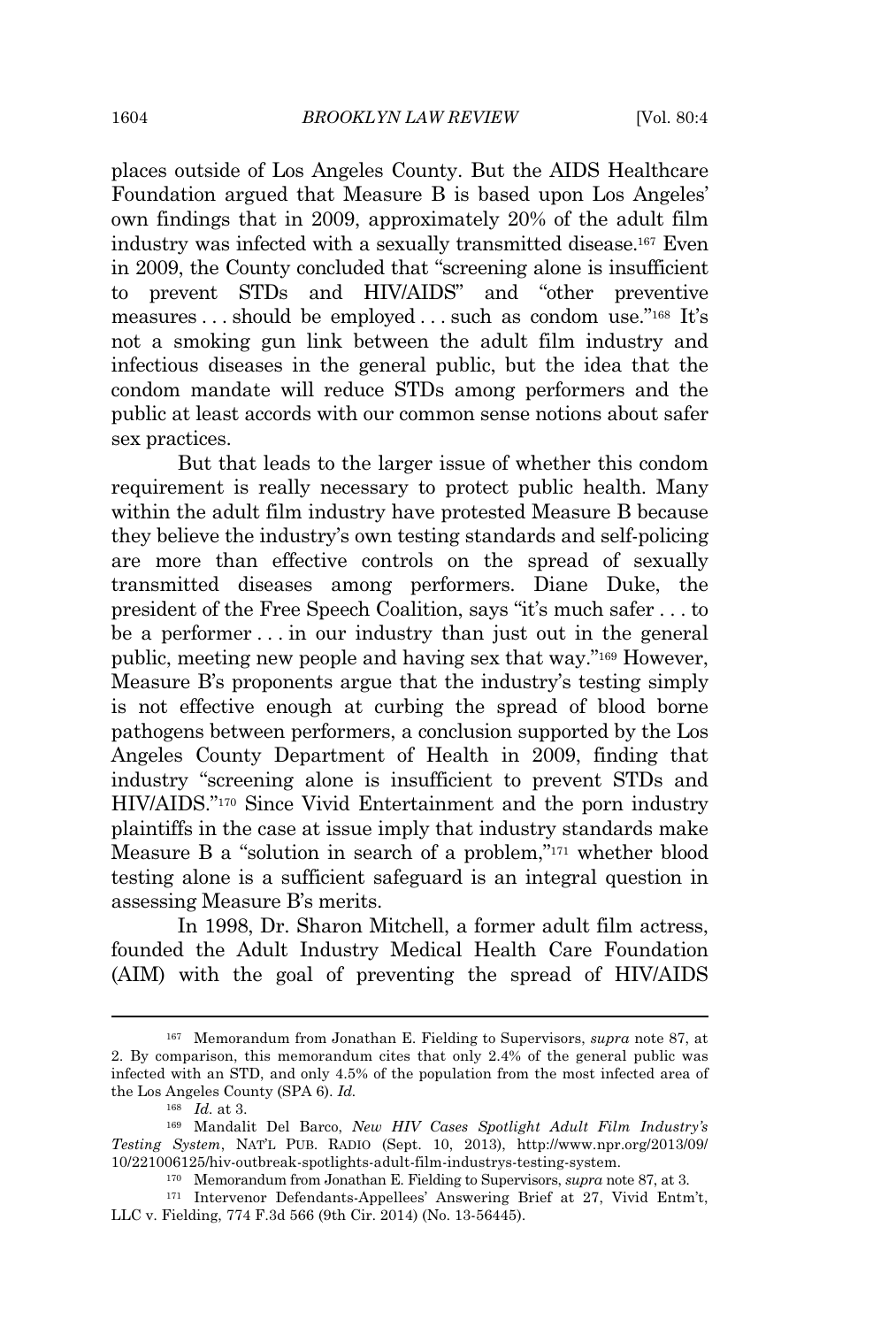between performers through increased testing.<sup>172</sup> AIM's goal was to provide specialized clinic services that catered to adult performers and producers; AIM maintained a database of performer test results online that producers could check for the most recent information about a performer's bill of health.<sup>173</sup> However, AIM had to declare bankruptcy and terminate services after Measure B's proponent, the AIDS Healthcare Foundation, filed suit in the wake of an online medical records leak, claiming that the database violated performers' privacy rights.<sup>174</sup> The AHF used AIM's closing as an opportunity to continue publicly pushing for mandatory condom use in the industry.<sup>175</sup> The fact that AHF helped close the industry's performer testing infrastructure and now defends a law requiring performers to use condoms, largely because they say testing standards are not sufficient to prevent the spread of HIV, only underscores the long-standing entanglement between Measure B's proponents and the porn industry. Measure B was by no means the first shot fired in a long-standing battle.

No matter how often the industry chooses to test its performers, the science behind those blood tests will inherently impose some limits on their preventative effectiveness. One such limitation is that it takes time for HIV to be detectable within the human body, otherwise known as a test's "windows period." <sup>176</sup> Currently, most adult film performers have their blood tested for HIV and other blood borne pathogens every 14 to 28 days.<sup>177</sup> The porn industry widely uses RNA testing to detect HIV in performers, which can identify infections after 9 to 11 days of viral exposure.<sup>178</sup> The problem with these testing limitations is that, if a performer is exposed to HIV several days

<sup>172</sup> Nick Madigan, *Voice of Health in a Pornographic World*, N.Y. TIMES (May 10, 2004), http://www.nytimes.com/2004/05/10/us/voice-of-health-in-a-pornographic-world.html.

<sup>173</sup> Dennis Romero, *Porn Clinic AIM Closes For Good: Valley-Based Industry Scrambles to Find New STD Testing System*, L.A. WKLY. (May 3, 2011), http://blogs.laweekly.com/informer/2011/05/porn\_clinic\_closed\_aim\_testing.php.

<sup>174</sup> *Id.*

<sup>175</sup> Press Release: AIM Closed, Condoms Should Follow, AIDS Healthcare Found. (May 3, 2011), *available at* http://www.marketwired.com/press-release/aimclosed-condoms-should-follow-says-ahf-1509625.htm.

<sup>176</sup> *Testing for HIV*, FOOD AND DRUG ADMINISTRATION, U.S. DEP'T OF HEALTH AND HUMAN SERVICES, http://www.fda.gov/BiologicsBloodVaccines/SafetyAvailability/ HIVHomeTestKits/ucm126460.htm (last updated Aug. 8, 2013).

<sup>177</sup> Sydney Lupkin, *Porn Industry Lifts Production Ban, Increases STD Testing*, ABC NEWS (Sept. 17, 2013), http://abcnews.go.com/blogs/health/2013/09/17/porn-industrylifts-production-ban-increases-std-testing/; Mandalit Del Barco, *supra* note 169.

<sup>178</sup> *See* Testing for HIV, San Francisco AIDS Foundation, SFAF.org, *http://sfaf.org/hiv-info/testing/*(last visited Apr. 15, 2015); Chris Morris, *Mounting HIV Cases Have Porn Industry Questioning its Own Trade Group*, CNBC.COM (Sept. 12, 2013), www.cnbc.com/id/101029395.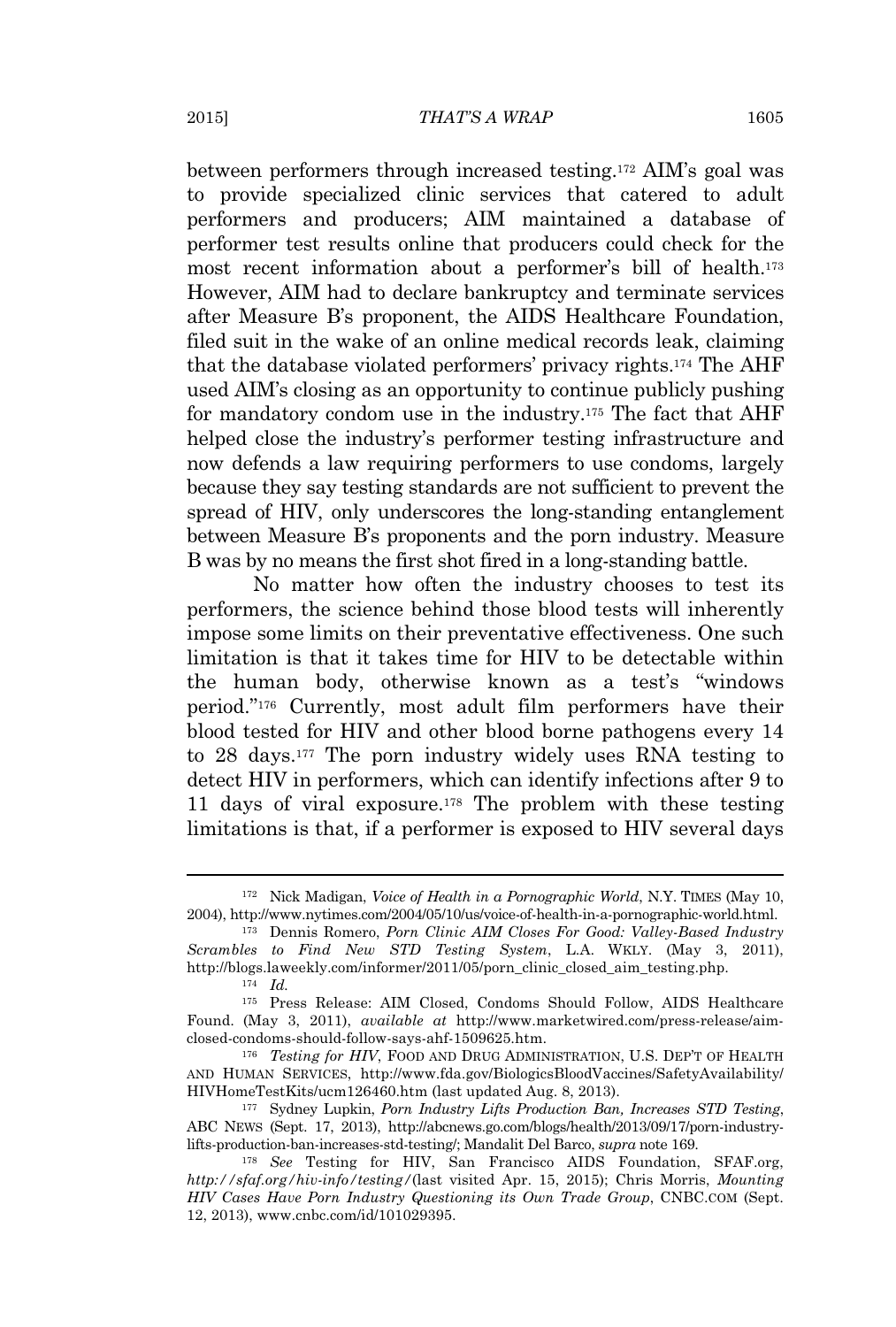after his or her last HIV test, but is tested every 14 days, the test's detection limitations makes it possible for that infection to go undetected for several weeks. Assume, *arguendo*, that a performer is tested for HIV on January 1. If he or she contracts HIV on January 6, and is tested, according to schedule, on the fifteenth, the RNA test is not designed to detect that infection. The infection might not be detected until the next testing cycle, potentially 14 days later. Anyone who has sexual contact with the infected performer is at risk for HIV exposure. Adding to the windows of uncertainty about a performer's bill of health, test results usually take several days to several weeks to process.<sup>179</sup> So a performer may not know of his or her infection until a few days after being tested. Presently, the adult film industry's own procedures protect performers from other performers in these types of cases. According to the industry safety standards, a performer's test results are stored in a centralized database and, before filming, producers must "verify that performers have been tested and that those tests have been negative." <sup>180</sup> But the duration between infection and showing symptoms of HIV infection is also problematic for performers engaging in sexual activity outside the workplace; there is no database for members of the general public who have sex with adult film performers. Accordingly, the margin of error for a false negative performer HIV test extends to the general public; as long as performers have sex with nonperformers, the problem is not just an industry issue.

Moreover, alternative methods of testing cannot provide the industry with a shorter window period. Antibody HIV tests, which are popular as home HIV testing kits, are not suitable since most people do not develop detectable HIV antibodies for 2 to 8 weeks.<sup>181</sup> The plasma RNA tests that the industry already uses are more efficient than antibody testing, but are still subject to potentially dangerous false negatives.<sup>182</sup> Testing technologies continue to improve, as recently developed fourth-generation HIV testing standards reduced window periods by an estimated five days.<sup>183</sup> But whether porn producers can reasonably rely upon the accuracy of a performer's clean bill of health depends largely upon

<sup>179</sup> *Testing for HIV*, *supra* note 176.

<sup>180</sup> Vivid Entm't, LLC v. Fielding, 774 F.3d 566, 581 (9th Cir. 2014).

<sup>181</sup> *Testing Makes Us Stronger: HIV/AIDS Facts*, U.S. CENTERS FOR DISEASE CONTROL AND PREVENTION, http://gettested.cdc.gov/stronger/hiv/index.html (last visited Feb. 25, 2015).

<sup>182</sup> Morris, *supra* note 178.

<sup>183</sup> James W. Galbraith, Jr., MD, *Fourth-Generation HIV Tests*, MEDSCAPE.COM, http://emedicine.medscape.com/article/1982802-overview (last updated Mar. 26, 2014).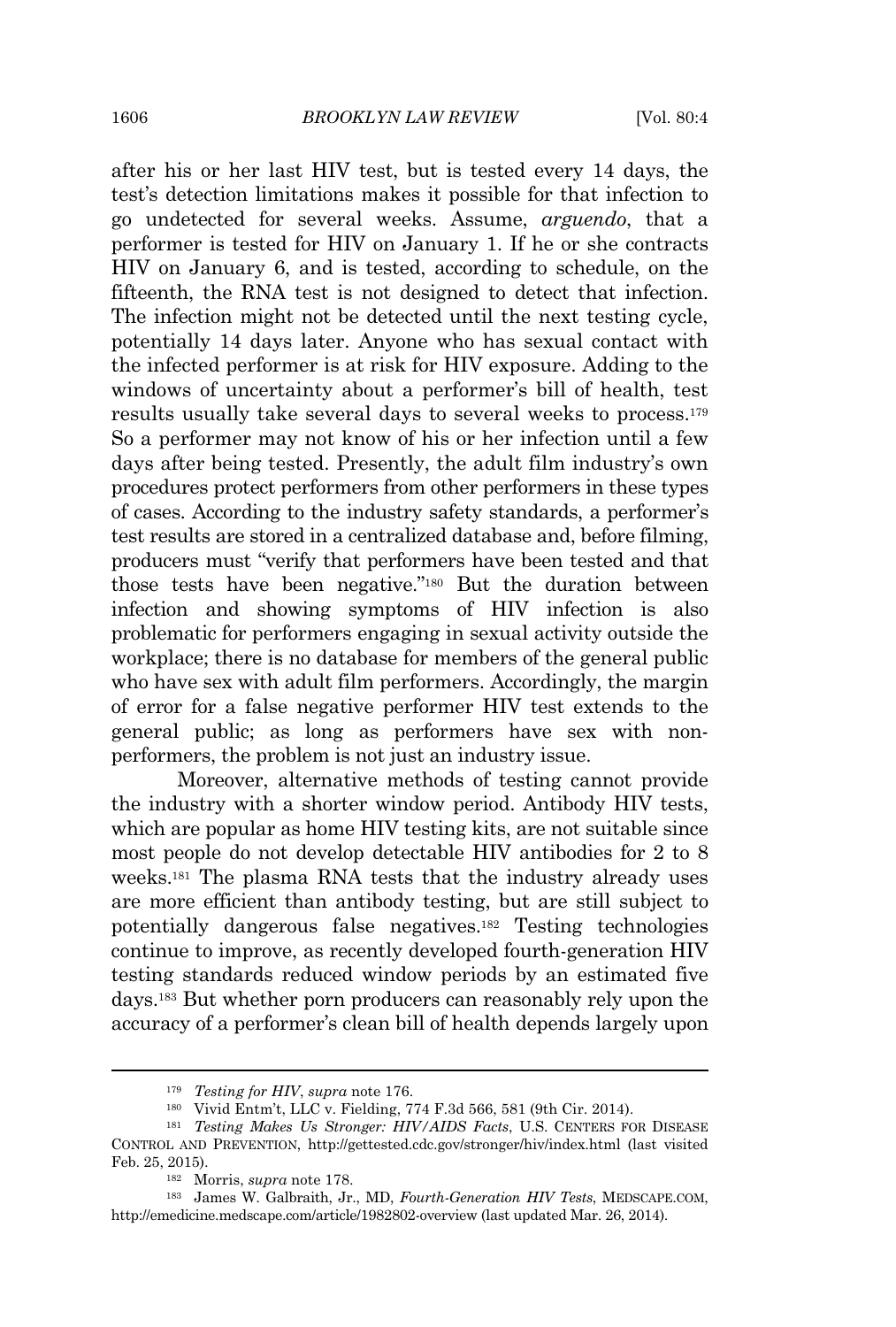the current limitations of HIV testing and scientists' continued development of those technologies.

As to whether mandatory condoms are more effective than current industry testing standards, some performers and producers express doubts while others embrace condoms for all scenes. Some adult film production companies, like industry juggernaut Wicked Pictures and feminist adult filmmaker Tristan Taormino, already required performers in their films to use condoms.<sup>184</sup> On the other side of the debate, popular adult performer Stoya is skeptical about the efficacy of condoms in preventing HIV among porn stars because condoms break, even under routine sexual circumstances.<sup>185</sup> Performers in adult films engage in much longer instances of sexual activity than non-performers, male performers are typically better endowed than the average man, and performers' sexual activities are often more vigorous and aggressive than typical intercourse.<sup>186</sup>

The adult film industry's anti-condom push also seems to be inconsistent with the wishes of some of its own performers. While producers publicly state that performers are free to ask for condoms in any given scene, some performers like recentlyinfected Cameron Bay say that in reality, performers aren't so free to ask for condoms because doing so will cost them their roles.<sup>187</sup> Performer Stoya seems to be unhappy with both the AHF and the Free Speech Coalition's agendas:

The most grounded and realistic things I've heard being said in all of this are coming out of the mouths of performers, and neither the AHF or the Free Speech Coalition ... seem to be doing much listening to us. In my ideal world, the people who are supposedly concerned with the health and well-being of adult performers would listen to us as a group . . . . Rather than government mandated condom use and the avoidance of those laws, adult performers would continue to use regular testing and have an actual option to use a condom whenever they please.<sup>188</sup>

<sup>184</sup> Chris Morris, *Condoms in Porn? Just Another Day at Wicked Pictures*, CNBC.com (Jan 15, 2013), http://www.cnbc.com/id/100359796; Elizabeth Cohen, *Porn Producer Vows to Mandate Condoms After HIV Scare*, CNN.COM (Sept. 20, 2013), http://www.cnn.com/2013/09/20/health/porn-industry-condoms-hiv/?hpt=hp\_t3.

<sup>185</sup> Stoya, *Stoya on HIV Transmission in Pornography*, VICE.COM (Aug. 29, 2013), http://www.vice.com/read/stoya-on-hiv-transmission-in-pornography.

<sup>186</sup> *Id.*

<sup>187</sup> Abby Sewell, *Tearful Porn Actress Speaks Out About HIV Risk in Adult Film Industry*, L.A. TIMES (Sept. 18, 2013), http://www.latimes.com/local/lanow/la-me-ln-pornhiv-20130918,0,3425220,full.story. Perhaps it is time for adult film performers to unionize, as they are not a part of the Screen Actors Guild despite being screen actors.

<sup>188</sup> Stoya, *supra* note 185.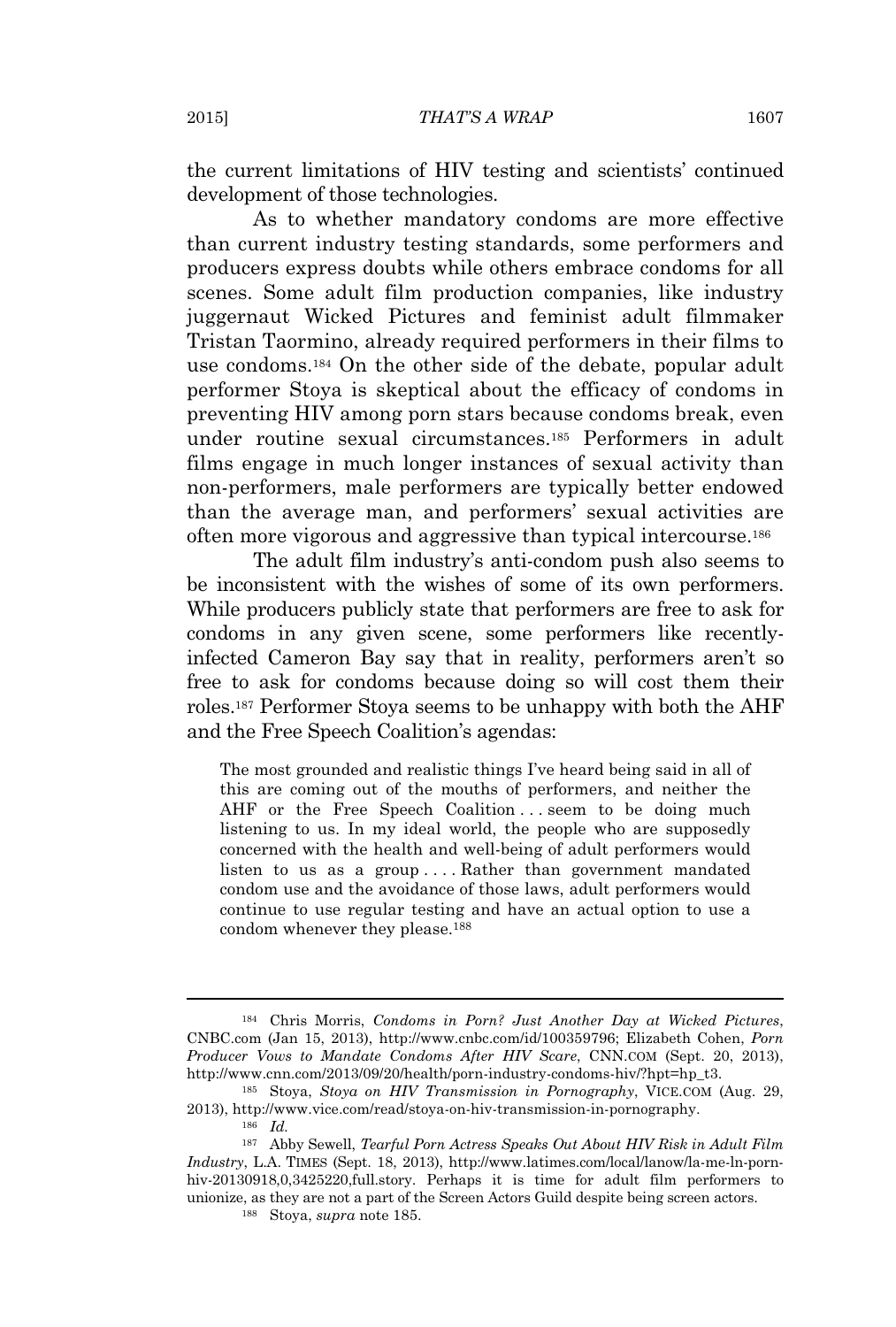It is disturbing that some performers want to use condoms but feel compelled to stifle those concerns or lose their jobs. The industry cannot continue to bury its head in the sand about condoms; they are not fail safe, but adding an additional level of pathogen protection at the request of performers is only reasonable. Perhaps, for those performers who feel like they cannot speak up and request a condom during filming, Measure B can provide an additional excuse to insist on safer work practices.

The tough reality for the adult film industry and for free speech advocates is that current industry testing standards simply are not, by themselves, effective enough at curbing the spread of infectious diseases. Performers still contract sexually transmitted diseases at a higher rate than the general public,<sup>189</sup> and HIV infections continue to endanger the lives of performers. Even if the industry would rather take infection risks on as an occupational hazard and keep regulations like Measure B from affecting their films, more safeguards are necessary. If performers are passing infections they receive from each other onto members of the general public, which even without conclusive evidence is still logically probable, then Measure B is protecting the public, and not just performers.

Even if, as some performers argue, condoms are less effective in porn than in the general public because porn scenes differ in their degree of physicality and duration, the condom requirement still makes many performers safer. Just because the solution is not a cure-all means of preventing the spread of HIV does not mean that it is not a suitable means of achieving the government's interest. Until HIV testing windows are reduced, it is unlikely that many courts will favor a testingonly regime over a condom requirement for adult film stars, no matter what level of scrutiny that requirement faces.

#### **CONCLUSION**

While the Los Angeles County Measure B condom mandate is an unfortunate, substantial limitation on protected First Amendment expressive activity, it is a necessary restriction. Despite disagreement from the porn industry, it seems that requiring performers to wear condoms will, at least to some degree, help prevent the spread of sexually-transmitted disease among performers and to the general public. The Ninth Circuit's opinion in *Vivid Entertainment* too narrowly defines the

<sup>189</sup> Memorandum from Jonathan E. Fielding to Supervisors, *supra* note 87, at 2.